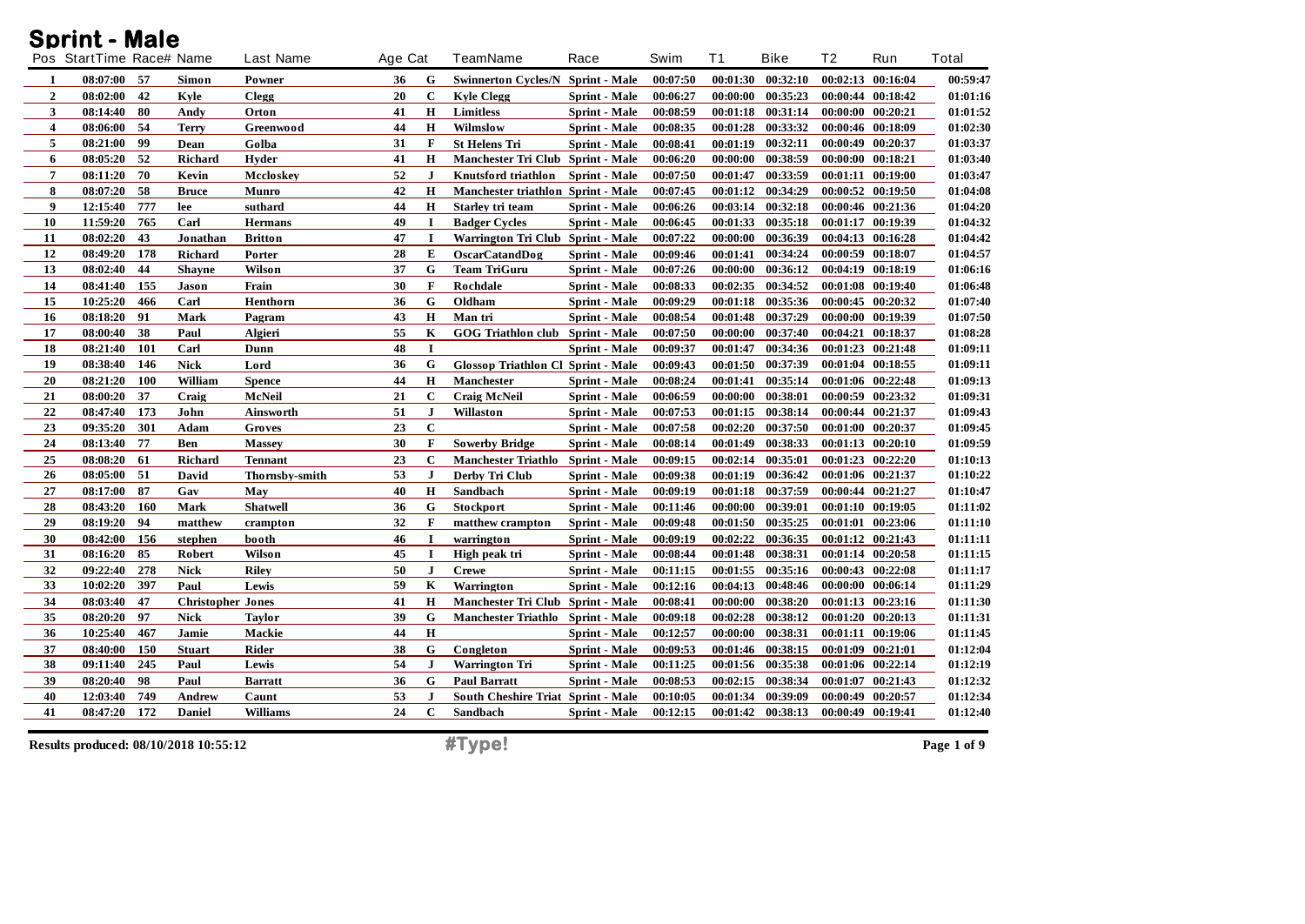|            | Pos StartTime Race# Name              |     |                             | <b>Last Name</b>    | Age Cat  |              | <b>TeamName</b>                     | Race                 | Swim     | <b>T1</b> | <b>Bike</b>       | Τ2       | Run               | <b>Total</b> |
|------------|---------------------------------------|-----|-----------------------------|---------------------|----------|--------------|-------------------------------------|----------------------|----------|-----------|-------------------|----------|-------------------|--------------|
| 42         | 08:19:40                              | 95  | martin                      | shepherd            | 55       | K            | rochdale triathlon cl Sprint - Male |                      | 00:09:34 | 00:01:48  | 00:35:47          |          | 00:00:51 00:25:02 | 01:13:02     |
| 43         | 09:06:00                              | 228 | John                        | <b>Sutton</b>       | 29       | E            | Warrington                          | Sprint - Male        | 00:09:50 | 00:03:04  | 00:38:19          |          | 00:01:07 00:21:04 | 01:13:24     |
| 44         | 08:41:00                              | 153 | alex                        | pill                | 44       | H            | runcorn                             | <b>Sprint</b> - Male | 00:09:26 | 00:02:16  | 00:38:05          |          | 00:01:40 00:22:00 | 01:13:27     |
| 45         | 10:31:00                              | 477 | Sean                        | Smith               | 22       | $\mathbf C$  | Merseyside                          | Sprint - Male        | 00:09:17 | 00:02:32  | 00:40:25          |          | 00:01:38 00:19:37 | 01:13:29     |
| 46         | 08:38:00                              | 130 | <b>James</b>                | <b>Thompson</b>     | 52       | $\mathbf{J}$ | Manchester                          | Sprint - Male        | 00:08:03 | 00:02:21  | 00:40:59          |          | 00:00:49 00:21:27 | 01:13:39     |
| 47         | 09:24:40                              | 284 | gavin                       | <b>brown</b>        | 51       | $\bf J$      | manchester                          | <b>Sprint</b> - Male | 00:11:59 | 00:01:47  | 00:38:12          |          | 00:01:23 00:20:19 | 01:13:40     |
| 48         | 08:52:20                              | 187 | David                       | <b>Barlow</b>       | 40       | H            | Oswestry                            | Sprint - Male        | 00:11:18 | 00:01:39  | 00:39:47          |          | 00:00:57 00:20:04 | 01:13:45     |
| 49         | 12:03:00                              | 747 | <b>Martin</b>               | <b>Phillips</b>     | 52       | ${\bf J}$    | South Cheshire Triat Sprint - Male  |                      | 00:09:59 | 00:01:54  | 00:39:45          |          | 00:00:49 00:21:26 | 01:13:53     |
| 50         | 10:06:00                              | 408 | Andrew                      | Ratcliffe           | 35       | G            | <b>Crewe</b>                        | <b>Sprint</b> - Male | 00:09:43 | 00:02:40  | 00:36:28          |          | 00:01:36 00:23:30 | 01:13:57     |
| 51         | 09:27:40                              | 293 | <b>Christopher Williams</b> |                     | 21       | $\mathbf C$  | <b>Crewe</b>                        | Sprint - Male        | 00:10:33 |           | 00:02:56 00:38:43 |          | 00:01:24 00:20:23 | 01:13:59     |
| 52         | 12:04:40                              | 752 | Matt                        | <b>Edwards</b>      | 52       | $\mathbf{J}$ | South Cheshire Triat Sprint - Male  |                      | 00:10:12 | 00:02:37  | 00:37:26          | 00:01:21 | 00:22:33          | 01:14:09     |
| 53         | 08:03:20                              | 46  | Lewis                       | <b>Fox</b>          | 28       | E            | Accrington                          | Sprint - Male        | 00:07:12 | 00:00:00  | 00:44:57          |          | 00:00:50 00:21:14 | 01:14:13     |
| 55         | 08:37:40                              | 143 | Alistair                    | Hunter              | 45       | $\mathbf I$  |                                     | Sprint - Male        | 00:09:10 | 00:03:34  | 00:37:31          |          | 00:01:16 00:22:55 | 01:14:26     |
| 54         | 08:01:20                              | 40  | David                       | Johnson             | 43       | H            | Wirral                              | Sprint - Male        | 00:07:51 | 00:00:00  | 00:41:46          |          | 00:01:04 00:23:45 | 01:14:26     |
| 56         | 08:39:20                              | 148 | David                       | Ratcliffe           | 33       | $\mathbf{F}$ | <b>NSPCC</b>                        | <b>Sprint - Male</b> | 00:10:03 | 00:02:18  | 00:38:17          |          | 00:01:26 00:22:44 | 01:14:48     |
| 57         | 09:47:40                              | 353 | <b>Steven</b>               | Wood                | 44       | H            | <b>GMFRS Triathlon</b>              | Sprint - Male        | 00:11:48 | 00:02:29  | 00:38:46          |          | 00:01:16 00:20:34 | 01:14:53     |
| 58         | 09:44:40                              | 344 | <b>Darren</b>               | Williamson          | 47       | I            | Astley & Tyldesley                  | Sprint - Male        | 00:11:19 | 00:03:11  | 00:36:57          |          | 00:01:39 00:22:00 | 01:15:06     |
| 59         | 08:09:20                              | 63  | Les                         | <b>Tams</b>         | 57       | $\mathbf K$  |                                     | <b>Sprint - Male</b> | 00:10:12 | 00:01:50  | 00:39:47          |          | 00:01:03 00:22:27 | 01:15:19     |
| 60         | 08:36:40                              | 140 | Andrew                      | Gosling             | 30       | $\mathbf F$  | <b>Manchester</b>                   | Sprint - Male        | 00:09:56 | 00:02:42  | 00:41:19          |          | 00:01:11 00:20:39 | 01:15:47     |
| 61         | 09:45:20                              | 346 | Ian                         | <b>Beddingfield</b> | 45       | $\mathbf I$  | <b>Widnes</b>                       | Sprint - Male        | 00:12:03 | 00:02:10  | 00:37:18          |          | 00:01:02 00:23:14 | 01:15:47     |
| 62         | 08:10:00                              | 66  | <b>Marcus</b>               | Waters              | 46       | $\mathbf I$  | Shrewsbury                          | <b>Sprint - Male</b> | 00:10:17 | 00:02:28  | 00:41:09          |          | 00:01:14 00:20:43 | 01:15:51     |
| 63         | 09:43:40                              | 341 | Alex                        | <b>Booth</b>        | 23       | $\mathbf C$  |                                     | Sprint - Male        | 00:10:09 | 00:02:34  | 00:41:47          |          | 00:02:17 00:19:06 | 01:15:53     |
| 64         | 10:16:40                              | 440 | Jonathan                    | Procter             | $\bf{0}$ |              | JPz Disciples Of Fitn Sprint - Male |                      | 00:12:19 | 00:03:03  | 00:39:39          |          | 00:00:39 00:20:29 | 01:16:09     |
| 65         | 09:03:20                              | 220 | Robert                      | <b>Davenport</b>    | 32       | $\mathbf F$  | <b>St Helens</b>                    | <b>Sprint - Male</b> | 00:10:16 | 00:02:40  | 00:41:51          | 00:01:01 | 00:20:26          | 01:16:14     |
| 66         | 08:44:20                              | 163 | Alan                        | <b>Turner</b>       | 59       | $\mathbf K$  | Glossop                             | Sprint - Male        | 00:11:07 | 00:02:46  | 00:38:34          |          | 00:02:11 00:21:46 | 01:16:24     |
| 67         | 08:33:20                              | 72  | <b>Christopher Lewis</b>    |                     | 26       | E            | <b>Christopher Lewis</b>            | Sprint - Male        | 00:07:51 | 00:02:19  | 00:42:30          |          | 00:00:44 00:23:08 | 01:16:32     |
| 68         | 09:13:20                              | 250 | Peter                       | <b>Bunyard</b>      | 45       | $\mathbf I$  | Wilmslow                            | <b>Sprint - Male</b> | 00:10:40 | 00:02:19  | 00:39:52          |          | 00:01:09 00:22:33 | 01:16:33     |
| 69         | 09:02:20                              | 217 | <b>Ben</b>                  | <b>Mousley</b>      | 31       | $\mathbf F$  | Liverpool                           | Sprint - Male        | 00:09:04 | 00:02:52  | 00:42:53          |          | 00:01:20 00:20:29 | 01:16:38     |
| 70         | 09:57:20                              | 382 | <b>PATRICK</b>              | <b>MURPHY</b>       | 44       | H            | knutsford                           | Sprint - Male        | 00:10:36 | 00:02:22  | 00:39:51          |          | 00:01:17 00:22:34 | 01:16:40     |
| 71         | 09:46:00                              | 348 | Martin                      | Packham             | 44       | H            | Nantwich                            | Sprint - Male        | 00:13:04 | 00:02:49  | 00:40:16          |          | 00:00:34 00:20:01 | 01:16:44     |
| 72         | 09:26:40                              | 290 | <b>Shaun</b>                | Horsman             | 27       | E            | <b>Bolton</b>                       | Sprint - Male        | 00:11:25 | 00:03:43  | 00:38:12          | 00:01:09 | 00:22:27          | 01:16:56     |
| 73         | 08:49:40                              | 179 | <b>Stephen</b>              | Parnell             | 39       | G            | Wilmslow                            | <b>Sprint - Male</b> | 00:13:37 | 00:03:24  | 00:37:05          |          | 00:01:21 00:21:33 | 01:17:00     |
| 74         | 09:11:20                              | 244 | Carl                        | <b>Farrow</b>       |          |              | Macclesfield Wheeler Sprint - Male  |                      | 00:10:18 | 00:01:37  | 00:39:47          |          | 00:01:20 00:23:59 | 01:17:01     |
| ${\bf 75}$ | 10:03:00                              | 399 | John                        | Culshaw             | 47       | $\mathbf I$  | <b>Crewe</b>                        | Sprint - Male        | 00:10:59 | 00:03:58  | 00:38:00          |          | 00:01:44 00:22:23 | 01:17:04     |
| 76         | 08:53:40                              | 191 | <b>Chris</b>                | <b>Boustred</b>     | 33       | $\mathbf F$  | <b>Forest Hill</b>                  | Sprint - Male        | 00:08:59 | 00:03:11  | 00:40:24          |          | 00:01:13 00:23:20 | 01:17:07     |
| 77         | 09:57:00                              | 381 | John                        | <b>Sutton</b>       | 55       | K            | <b>COLT</b>                         | <b>Sprint - Male</b> | 00:13:29 | 00:01:58  | 00:38:13          |          | 00:01:10 00:22:31 | 01:17:21     |
| 78         | 09:03:00                              | 219 | <b>Nigel</b>                | <b>Atkinson</b>     | 53       | $\bf J$      | <b>Nottingham</b>                   | Sprint - Male        | 00:10:20 | 00:02:37  | 00:40:47          |          | 00:01:30 00:22:13 | 01:17:27     |
| 79         | 08:57:00                              | 201 | Ian                         | Mackay              | 48       | $\mathbf I$  | <b>Chester</b>                      | Sprint - Male        | 00:10:49 | 00:03:38  | 00:37:05          |          | 00:01:10 00:24:53 | 01:17:35     |
| 80         | 08:13:00                              | 75  | <b>Alastair</b>             | Dewar               | 37       | G            | <b>Alastair J Dewar</b>             | <b>Sprint</b> - Male | 00:11:39 | 00:03:23  | 00:41:16          | 00:01:03 | 00:20:19          | 01:17:40     |
| 81         | 08:38:20                              | 145 | matthew                     | gribbin             | 47       | $\mathbf I$  | matthew gribbin                     | Sprint - Male        | 00:09:04 | 00:03:03  | 00:42:07          |          | 00:01:03 00:22:28 | 01:17:45     |
| 82         | 09:13:40                              | 251 | <b>Mathew</b>               | Jones               | 35       | G            | <b>Didcot</b>                       | Sprint - Male        | 00:11:09 | 00:02:03  | 00:41:52          |          | 00:00:54 00:21:50 | 01:17:48     |
| 83         | 09:38:20                              | 321 | Phil                        | Preston             | 52       | $\mathbf{J}$ | <b>Philbo Baggins</b>               | Sprint - Male        | 00:10:00 | 00:03:38  | 00:48:22          |          | 00:02:35 00:13:14 | 01:17:49     |
| 84         | 08:42:40                              | 158 | Matt                        | Owen                | 38       | G            | <b>Matt Owen</b>                    | Sprint - Male        | 00:09:02 |           | 00:01:58 00:38:25 |          | 00:01:25 00:27:09 | 01:17:59     |
|            | Results produced: 08/10/2018 10:55:12 |     |                             |                     |          |              | #Type!                              |                      |          |           |                   |          |                   | Page 2 of 9  |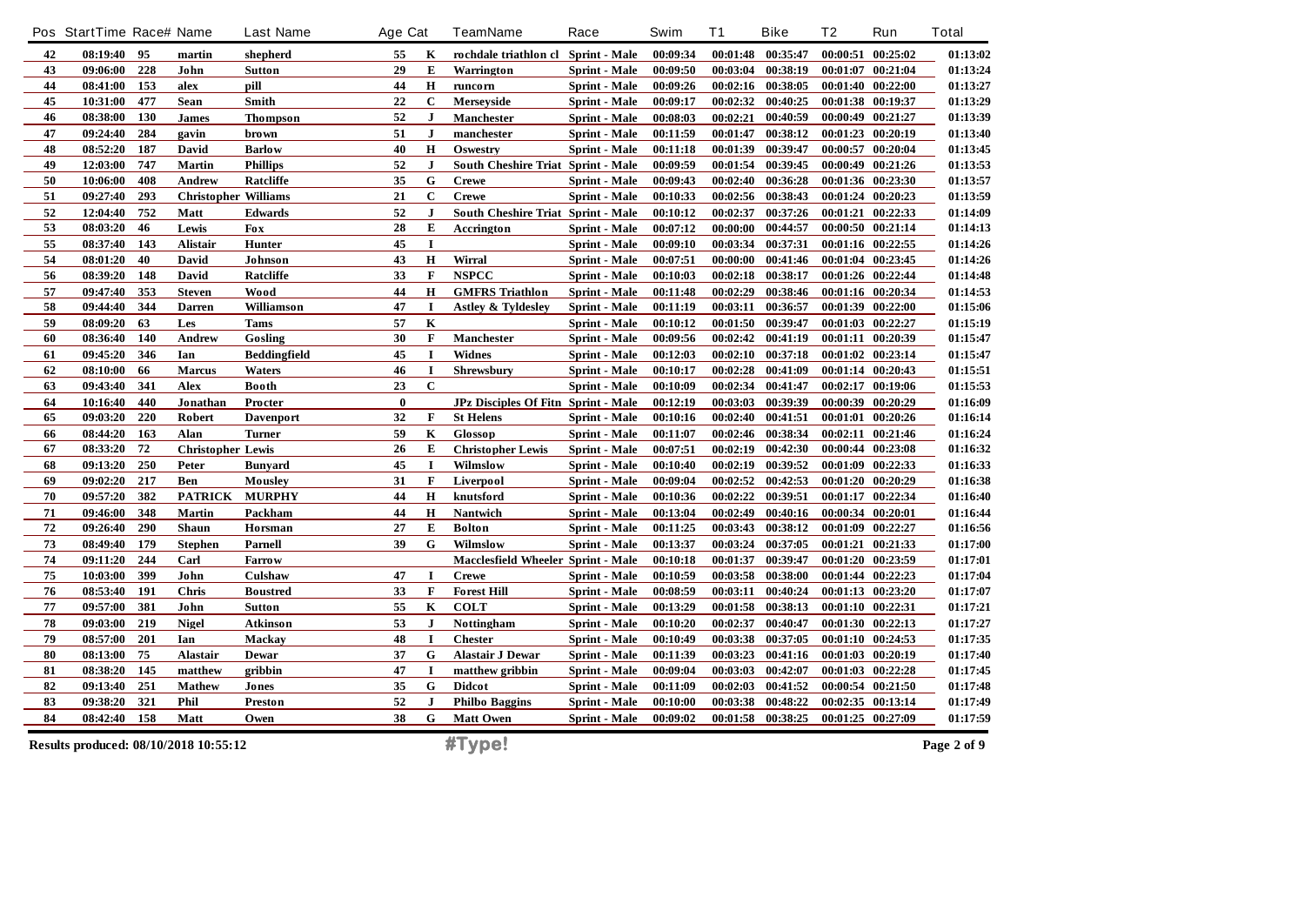|            | Pos StartTime Race# Name |            |                                       | <b>Last Name</b>                 | Age Cat  |                  | <b>TeamName</b>                             | Race                           | Swim                 | <b>T1</b>            | <b>Bike</b>          | T <sub>2</sub> | Run                                    | <b>Total</b>         |
|------------|--------------------------|------------|---------------------------------------|----------------------------------|----------|------------------|---------------------------------------------|--------------------------------|----------------------|----------------------|----------------------|----------------|----------------------------------------|----------------------|
| 85         | 08:09:40                 | 65         | Michael                               | Reardon                          | 28       | E                | Whitchurch Tri Club Sprint - Male           |                                | 00:09:09             |                      | 00:01:53 00:39:53    |                | 00:01:17 00:25:50                      | 01:18:02             |
| 86         | 10:36:40                 | 494        | <b>Nat</b>                            | Rowlands                         | 30       | $\mathbf{F}$     | Stockport                                   | <b>Sprint</b> - Male           | 00:09:04             | 00:02:31             | 00:41:23             | 00:01:07       | 00:23:59                               | 01:18:04             |
| 87         | 08:54:40                 | 194        | <b>Michael</b>                        | Walsh                            | 26       | E                | <b>Manchester</b>                           | <b>Sprint</b> - Male           | 00:09:10             | 00:00:00             | 00:44:04             |                | 00:01:13 00:23:45                      | 01:18:12             |
| 88         | 08:46:40                 | 170        | kevin                                 | yeates                           | 60       | L                | <b>Crewe</b>                                | <b>Sprint - Male</b>           | 00:10:04             | 00:02:06             | 00:41:54             |                | 00:00:00 00:24:09                      | 01:18:13             |
| 89         | 08:40:40                 | 152        | Phil                                  | eastwood                         | 40       | H                | Preston                                     | Sprint - Male                  | 00:09:30             | 00:02:36             | 00:42:38             | 00:01:38       | 00:22:01                               | 01:18:23             |
| 90         | 08:51:00                 | 183        | Simon                                 | <b>Chubb</b>                     | 48       | $\mathbf I$      | <b>Newcastle (Staffs) Tri Sprint - Male</b> |                                | 00:13:25             | 00:00:00             | 00:40:29             |                | 00:00:51 00:23:51                      | 01:18:36             |
| 91         | 08:45:40                 | 167        | Liam                                  | Poole                            | 26       | E                |                                             | <b>Sprint</b> - Male           | 00:08:56             | 00:02:16             | 00:45:03             |                | 00:00:54 00:21:29                      | 01:18:38             |
| 92         | 08:11:40                 | 71         | Craig                                 | Barraclough                      | 45       | I                | Holmfirth                                   | Sprint - Male                  | 00:08:14             | 00:02:44             | 00:39:32             |                | 00:01:23 00:26:47                      | 01:18:40             |
| 93         | 08:43:00                 | 159        | martin                                | gibson                           | 47       | $\mathbf I$      | <b>NANTWICH</b>                             | Sprint - Male                  | 00:11:54             | 00:00:00             | 00:41:44             |                | 00:01:36 00:23:26                      | 01:18:40             |
| 94         | 08:50:00                 | <b>180</b> | Robin                                 | Knight                           | 41       | H                | <b>Preston</b>                              | <b>Sprint</b> - Male           | 00:12:45             | 00:03:31             | 00:38:19             |                | 00:01:49 00:22:21                      | 01:18:45             |
| 95         | 09:19:00                 | 267        | <b>Richard</b>                        | Everitt                          | 45       | I                | <b>Stafford</b>                             | Sprint - Male                  | 00:11:43             | 00:04:13             | 00:39:26             |                | 00:02:00 00:21:25                      | 01:18:47             |
| 96         | 08:44:00                 | 162        | <b>Mike</b>                           | Oxton                            | 45       | $\bf{I}$         | Runcorn                                     | Sprint - Male                  | 00:10:32             | 00:02:02             | 00:41:22             |                | 00:01:38 00:23:13                      | 01:18:47             |
| 97         | 08:56:20                 | 199        | Greig                                 | Frankland                        | 36       | G                | <b>Manchester Frontrun Sprint - Male</b>    |                                | 00:10:35             | 00:02:09             | 00:42:24             | 00:02:11       | 00:21:40                               | 01:18:59             |
| 98         | 08:34:40                 | 134        | Lee                                   | Dooling                          | 46       | I                | <b>Darwen</b>                               | Sprint - Male                  | 00:08:45             | 00:02:13             | 00:41:30             |                | 00:01:19 00:25:13                      | 01:19:00             |
| 99         | 08:50:40                 | 182        | <b>Nick</b>                           | Cracknell                        | 29       | E                | <b>Nantwich</b>                             | <b>Sprint</b> - Male           | 00:10:33             | 00:02:29             | 00:40:43             |                | 00:01:07 00:24:13                      | 01:19:05             |
| 100        | 09:10:20                 | 241        | Kian                                  | Rvan                             | 35       | G                | <b>Bolton Triathlon Clu Sprint - Male</b>   |                                | 00:11:34             | 00:02:44             | 00:39:41             |                | 00:01:22 00:23:46                      | 01:19:07             |
| 101        | 08:35:40                 | 137        | <b>Neil</b>                           | <b>Bennett</b>                   | 46       | 1                | Tri Harder                                  | Sprint - Male                  | 00:10:18             | 00:06:03             | 00:41:37             |                | 00:01:32 00:19:47                      | 01:19:17             |
| 102        | 08:15:40                 | 83         | <b>DARREN</b>                         | <b>THOMPSON</b>                  | 51       | ${\bf J}$        | <b>PRESTATYN</b>                            | Sprint - Male                  | 00:08:35             | 00:02:11             | 00:41:02             |                | 00:01:15 00:26:21                      | 01:19:24             |
| 103        | 09:30:00                 | 300        | <b>Tim</b>                            | Rawson                           | 33       | $\mathbf F$      |                                             | <b>Sprint</b> - Male           | 00:12:54             | 00:02:39             | 00:37:41             |                | 00:01:18 00:24:54                      | 01:19:26             |
| 104        | 12:05:40                 | 755        | Paul                                  | <b>Davies</b>                    | 37       | G                | South Cheshire Triat Sprint - Male          |                                | 00:08:51             | 00:03:57             | 00:37:25             | 00:01:27       | 00:27:47                               | 01:19:27             |
| 105        | 08:36:20                 | 139        | <b>Tshepo</b>                         | <b>Reynolds</b>                  | 30       | F                | Manchester                                  | Sprint - Male                  | 00:09:00             | 00:02:26             | 00:42:24             |                | 00:01:02 00:24:39                      | 01:19:31             |
| 106        | 08:59:20                 | 208        | Lawrence                              | <b>Boswell</b>                   | 56       | $\mathbf K$      | Oldham                                      | Sprint - Male                  | 00:10:37             | 00:01:48             | 00:41:33             | 00:00:51       | 00:24:44                               | 01:19:33             |
| 107        | 08:33:40                 | 131        | Gareth                                | Hine                             | 35       | G                | <b>Alderley Edge</b>                        | Sprint - Male                  | 00:09:02             | 00:02:31             | 00:41:31             |                | 00:01:09 00:25:22                      | 01:19:35             |
| 108        | 09:33:00                 | 309        | Mark                                  | <b>Boler</b>                     | 47       | $\mathbf I$      | Altrincham                                  | Sprint - Male                  | 00:10:35             | 00:02:21             | 00:39:32             |                | 00:01:09 00:25:59                      | 01:19:36             |
| 109        | 09:20:40                 | 272        | David                                 | Benn                             | 38       | G                | <b>Preston</b>                              | Sprint - Male                  | 00:09:29             | 00:02:05             | 00:45:28             |                | 00:01:41 00:21:01                      | 01:19:44             |
| 110        | 08:09:20                 | 64         | <b>Matthew</b>                        | Evans                            | 34       | F                | Nantwich                                    | <b>Sprint - Male</b>           | 00:09:18             | 00:02:49             | 00:39:25             |                | 00:00:53 00:27:20                      | 01:19:45             |
| 111        | 09:28:20                 | 295        | graham                                | coupe                            | 46       | $\mathbf I$      | Wirral                                      | Sprint - Male                  | 00:11:48             | 00:03:39             | 00:40:25             |                | 00:01:41 00:22:23                      | 01:19:56             |
| 112        | 08:42:20                 | 157        | Andrew                                | <b>Brodbelt</b>                  | 52       | $\mathbf{J}$     | Hoylake                                     | <b>Sprint</b> - Male           | 00:08:56             | 00:02:59             | 00:42:57             |                | 00:01:23 00:23:44                      | 01:19:59             |
| 113        | 09:53:40                 | 343        | <b>Stephen</b>                        | <b>Reilly</b>                    | 18       | B                | Holmfirth                                   | <b>Sprint</b> - Male           | 00:12:07             | 00:01:23             | 01:08:35             |                | 00:24:40 00:22:37                      | 01:20:02             |
| 114        | 10:18:20                 | 445        | <b>Thomas</b>                         | Worthington                      | 23       | $\mathbf C$      | <b>Thame</b>                                | Sprint - Male                  | 00:12:55             | 00:03:18             | 00:41:27             |                | 00:01:17 00:21:06                      | 01:20:03             |
| 115        | 08:37:00                 | 141        | Jeremy                                | Carr                             | 49       | I                | Warrington                                  | Sprint - Male                  | 00:09:38             | 00:02:28             | 00:40:35             |                | 00:00:54 00:26:32                      | 01:20:07             |
| 116        | 09:20:20                 | 271        | Adam                                  | Fraser                           | 47       | 1                | <b>Manchester</b>                           | <b>Sprint - Male</b>           | 00:11:12             | 00:03:11             | 00:41:57             |                | 00:00:58 00:22:54                      | 01:20:12             |
| 117        | 08:56:00                 | 198        | sam                                   | preston                          | 27       | E                | warrington                                  | Sprint - Male                  | 00:09:38             | 00:02:50             | 00:41:31             |                | 00:01:33 00:24:42                      | 01:20:14             |
| 118        | 10:33:40                 | 485        | <b>James</b>                          | Lord                             | 38       | G                | Manchester                                  | Sprint - Male                  | 00:11:39             | 00:01:57             | 00:42:15             |                | 00:01:26 00:22:57                      | 01:20:14             |
| 119        | 09:07:40                 | 233        | Ian                                   | Ward                             | 36       | G                | <b>Tarporley</b>                            | <b>Sprint</b> - Male           | 00:12:55             | 00:02:56             | 00:41:09             |                | 00:01:19 00:21:56                      | 01:20:15             |
| 120        | 10:34:40                 | 488        | John                                  | <b>Cross</b>                     | 50       | J                | Wirral                                      | Sprint - Male                  | 00:10:29             |                      | 00:02:17 00:45:13    |                | 00:01:20 00:21:04                      | 01:20:23             |
| 121<br>122 | 08:35:00                 | 135<br>240 | <b>Stuart</b>                         | McIntosh                         | 46       | $\mathbf I$<br>I | Wilmslow                                    | Sprint - Male                  | 00:09:01             | 00:03:20             | 00:41:09             |                | 00:01:46 00:25:10                      | 01:20:26             |
|            | 09:10:00                 | 493        | Paul                                  | <b>Davis</b>                     | 45       |                  | Leigh                                       | Sprint - Male                  | 00:13:35             | 00:02:40             | 00:42:02             |                | 00:01:31 00:20:47                      | 01:20:35             |
| 123        | 10:36:20                 | 215        | David                                 | Rowlands                         | 32       | F<br>G           | Stockport                                   | Sprint - Male                  | 00:09:34             | 00:03:17             | 00:39:59             |                | 00:00:42 00:27:04                      | 01:20:36             |
| 124<br>125 | 09:01:40<br>09:02:00     | 216        | <b>Stuart</b><br>tom                  | <b>Symms</b><br><b>Brookshaw</b> | 36<br>36 | G                | <b>Tarporley</b><br>willaston               | Sprint - Male<br>Sprint - Male | 00:10:29<br>00:10:25 | 00:02:55<br>00:03:03 | 00:42:13<br>00:44:07 |                | 00:00:43 00:24:16<br>00:00:59 00:22:10 | 01:20:36<br>01:20:44 |
| 126        | 08:45:20                 | 166        |                                       |                                  | 33       | F                |                                             |                                |                      | 00:02:38             | 00:41:10             |                | 00:01:06 00:26:03                      | 01:20:49             |
| 127        | 09:15:00                 | 255        | Mark<br>Kelvin                        | Fairfield<br>Birch               | 47       | I                | <b>Runcorn</b><br><b>Widnes</b>             | Sprint - Male<br>Sprint - Male | 00:09:52<br>00:11:29 |                      | 00:01:46 00:43:06    |                | 00:00:57 00:23:34                      | 01:20:52             |
|            |                          |            |                                       |                                  |          |                  |                                             |                                |                      |                      |                      |                |                                        |                      |
|            |                          |            | Results produced: 08/10/2018 10:55:12 |                                  |          |                  | #Type!                                      |                                |                      |                      |                      |                |                                        | Page 3 of 9          |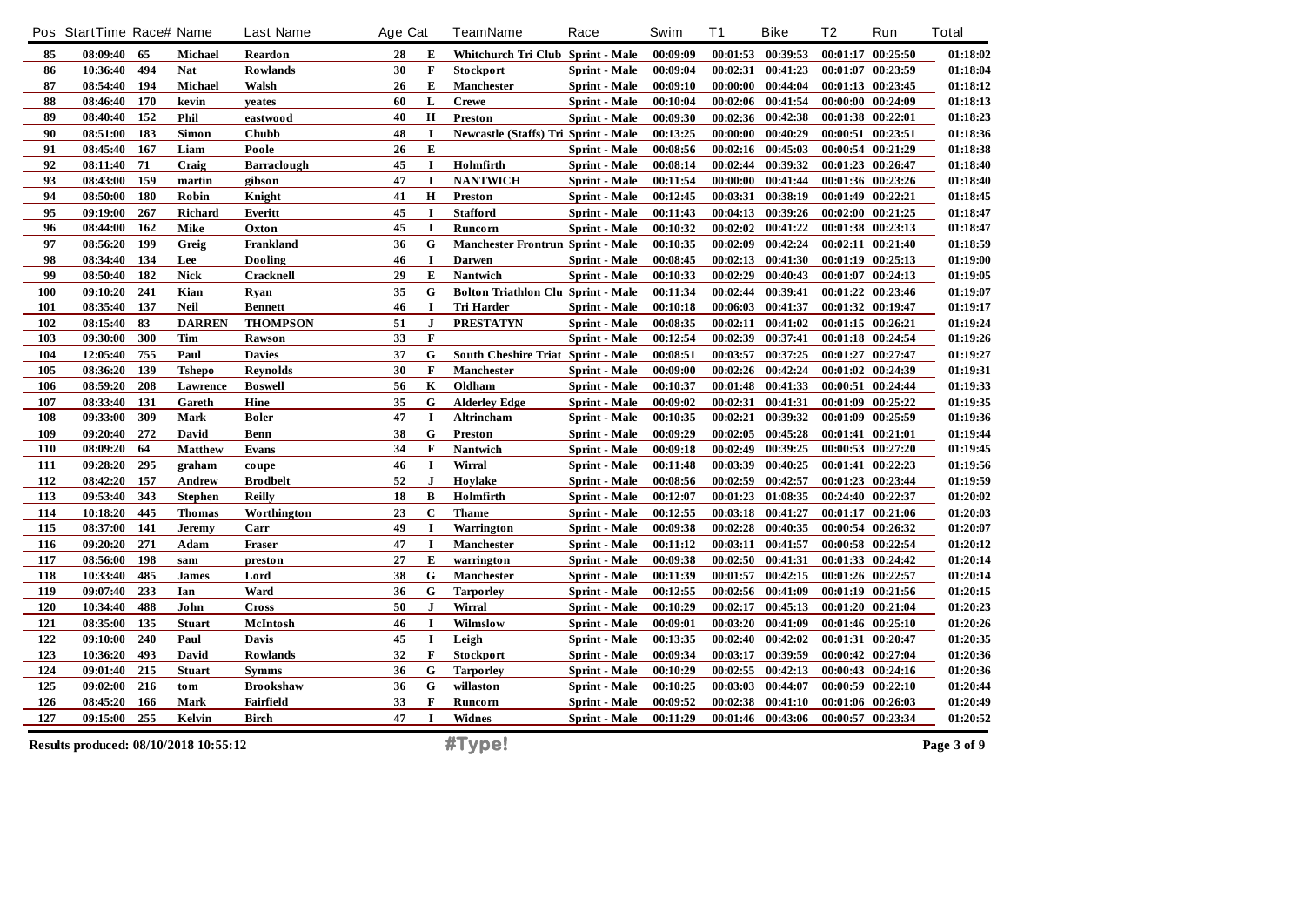|     | Pos StartTime Race# Name              |     |                | <b>Last Name</b>  | Age Cat |              | <b>TeamName</b>                           | Race                 | Swim     | <b>T1</b> | <b>Bike</b>       | T <sub>2</sub> | Run               | <b>Total</b> |
|-----|---------------------------------------|-----|----------------|-------------------|---------|--------------|-------------------------------------------|----------------------|----------|-----------|-------------------|----------------|-------------------|--------------|
| 128 | 10:33:00                              | 483 | <b>Richard</b> | Davis             | 33      | F            | Rochdale                                  | Sprint - Male        | 00:12:49 | 00:00:00  | 00:43:53          |                | 00:01:12 00:22:58 | 01:20:52     |
| 129 | 10:21:40                              | 455 | <b>Chris</b>   | Harrison          | 34      | $\mathbf F$  | <b>Pro Vision Cycling C Sprint - Male</b> |                      | 00:15:13 | 00:02:51  | 00:38:30          |                | 00:01:19 00:23:01 | 01:20:54     |
| 130 | 08:06:40                              | 56  | <b>Harry</b>   | Colson            | 48      | <b>I</b>     | Bury                                      | Sprint - Male        | 00:09:26 | 00:01:53  | 00:43:44          |                | 00:01:04 00:24:51 | 01:20:58     |
| 131 | 09:55:20                              | 376 | <b>Andrew</b>  | Perry             | 41      | $\mathbf H$  | <b>Bolton</b>                             | Sprint - Male        | 00:12:35 | 00:02:56  | 00:41:04          |                | 00:00:56 00:23:28 | 01:20:59     |
| 132 | 08:57:20                              | 202 | Tim            | <b>Mathews</b>    | 59      | $\mathbf K$  | Wirral                                    | <b>Sprint</b> - Male | 00:09:49 | 00:02:47  | 00:43:14          |                | 00:01:34 00:23:40 | 01:21:04     |
| 133 | 09:21:00                              | 273 | Sean           | Coe               | 36      | G            | Nantwich                                  | Sprint - Male        | 00:11:09 | 00:03:43  | 00:42:48          |                | 00:01:33 00:22:02 | 01:21:15     |
| 134 | 08:46:20                              | 169 | John           | <b>MORRIS</b>     | 37      | G            | <b>Sale</b>                               | Sprint - Male        | 00:09:49 |           | 00:02:26 00:44:23 |                | 00:00:45 00:23:56 | 01:21:19     |
| 135 | 10:14:00                              | 432 | Paul           | O'Donoghue        | 40      | $\mathbf H$  | Altrincham                                | Sprint - Male        | 00:12:33 | 00:02:50  | 00:43:13          |                | 00:01:17 00:21:42 | 01:21:35     |
| 136 | 12:12:40                              | 768 | Carl           | White             | 40      | $\mathbf H$  | Imagile Group - MI Sprint - Male          |                      | 00:12:39 | 00:01:50  | 00:41:42          |                | 00:01:10 00:24:27 | 01:21:48     |
| 137 | 08:50:20                              | 181 | Andy           | <b>Cummings</b>   | 40      | $\mathbf H$  | Warrington                                | Sprint - Male        | 00:10:51 | 00:06:26  | 00:39:08          |                | 00:02:15 00:23:14 | 01:21:54     |
| 138 | 08:52:40                              | 188 | Ben            | Webborn           | 32      | $\mathbf{F}$ | nantwich                                  | <b>Sprint</b> - Male | 00:11:13 | 00:04:41  | 00:43:57          |                | 00:01:36 00:20:29 | 01:21:56     |
| 139 | 08:37:20                              | 142 | Martin         | <b>Hilton</b>     | 49      | -1           | <b>Chester Tri</b>                        | Sprint - Male        | 00:09:13 | 00:02:18  | 00:41:53          |                | 00:01:41 00:27:03 | 01:22:08     |
| 140 | 08:11:00                              | 69  | <b>Richard</b> | Waring            | 46      | $\bf{I}$     | <b>Team Rich</b>                          | Sprint - Male        | 00:08:38 | 00:03:10  | 00:44:44          |                | 00:01:07 00:24:29 | 01:22:08     |
| 141 | 09:03:40                              | 221 | <b>Andrew</b>  | <b>Sumner</b>     | 48      | $\mathbf I$  | Wigan harriers                            | <b>Sprint - Male</b> | 00:12:54 | 00:03:10  | 00:40:50          |                | 00:01:54 00:23:29 | 01:22:17     |
| 142 | 12:05:20                              | 754 | <b>David</b>   | Reid              | 48      | $\mathbf I$  | South Cheshire Triat Sprint - Male        |                      | 00:10:03 | 00:02:26  | 00:42:42          |                | 00:01:11 00:25:57 | 01:22:19     |
| 143 | 10:11:40                              | 425 | Alex           | <b>Murphy</b>     | 34      | $\mathbf F$  | <b>Alex Murphy</b>                        | Sprint - Male        | 00:10:50 | 00:04:28  | 00:41:40          |                | 00:00:56 00:24:27 | 01:22:21     |
| 144 | 09:31:20                              | 304 | chris          | macNab            | 31      | $\mathbf{F}$ | Stockport                                 | <b>Sprint - Male</b> | 00:11:47 | 00:02:39  | 00:44:04          |                | 00:02:13 00:21:42 | 01:22:25     |
| 145 | 08:54:00                              | 192 | Ian            | Mackie            | 55      | $\mathbf K$  | Altrincham                                | Sprint - Male        | 00:10:57 | 00:03:28  | 00:41:46          |                | 00:01:46 00:24:35 | 01:22:32     |
| 146 | 09:18:00                              | 263 | <b>Neil</b>    | <b>Mullarkey</b>  | 53      | ${\bf J}$    | leigh                                     | <b>Sprint</b> - Male | 00:10:39 | 00:04:43  | 00:42:43          |                | 00:00:49 00:23:47 | 01:22:41     |
| 147 | 09:51:40                              | 365 | <b>ROBERT</b>  | <b>BONSALL</b>    | 52      | $\mathbf{J}$ | <b>NESTON</b>                             | Sprint - Male        | 00:12:28 | 00:03:21  | 00:41:24          |                | 00:01:03 00:24:32 | 01:22:48     |
| 148 | 09:12:40                              | 248 | martin         | Kaye              | 52      | $\bf J$      | <b>CREWE</b>                              | Sprint - Male        | 00:11:22 | 00:03:05  | 00:42:46          |                | 00:02:11 00:23:25 | 01:22:49     |
| 149 | 09:13:00                              | 249 | ben            | steele            | 33      | $\mathbf{F}$ | crewe                                     | <b>Sprint</b> - Male | 00:09:59 | 00:03:55  | 00:43:23          |                | 00:01:08 00:24:33 | 01:22:58     |
| 150 | 09:08:40                              | 236 | Mark           | Lambie            | 44      | $\mathbf H$  | <b>Crewe</b>                              | Sprint - Male        | 00:10:27 | 00:03:43  | 00:41:03          |                | 00:01:57 00:25:49 | 01:22:59     |
| 151 | 08:58:20                              | 205 | steve          | birch             |         |              | Warrington                                | Sprint - Male        | 00:11:03 | 00:02:50  | 00:41:48          |                | 00:01:17 00:26:04 | 01:23:02     |
| 152 | 09:17:00                              | 261 | <b>Spencer</b> | <b>Stone</b>      | 27      | E            | <b>Stone</b>                              | Sprint - Male        | 00:12:50 |           | 00:03:14 00:41:30 |                | 00:01:11 00:24:21 | 01:23:06     |
| 153 | 09:08:20                              | 235 | Craig          | Horsfall          | 44      | $\mathbf H$  | Craig horsfall                            | Sprint - Male        | 00:11:55 | 00:04:02  | 00:43:15          |                | 00:01:41 00:22:18 | 01:23:11     |
| 154 | 08:53:20                              | 190 | Simon          | Warman            | 33      | $\mathbf F$  | <b>Simon Warman</b>                       | Sprint - Male        | 00:11:21 | 00:02:41  | 00:44:27          |                | 00:00:44 00:24:04 | 01:23:17     |
| 155 | 10:34:00                              | 486 | Patrick        | Vesey             | 44      | $\mathbf H$  | Wirral                                    | <b>Sprint - Male</b> | 00:12:09 | 00:03:56  | 00:42:28          |                | 00:02:08 00:22:44 | 01:23:25     |
| 156 | 09:28:40                              | 296 | stewart        | tennant           | 54      | $\mathbf{J}$ | <b>Manchester Triathlo</b>                | <b>Sprint - Male</b> | 00:11:20 | 00:02:45  | 00:41:51          |                | 00:01:46 00:25:52 | 01:23:34     |
| 157 | 08:55:40                              | 197 | Tim            | <b>Billington</b> | 55      | $\mathbf K$  | <b>Tim Billington</b>                     | Sprint - Male        | 00:12:52 | 00:03:25  | 00:44:43          |                | 00:02:07 00:20:34 | 01:23:41     |
| 158 | 09:52:40                              | 368 | Joe            | <b>Allen</b>      | 28      | E            | Mersey Tri                                | Sprint - Male        | 00:12:25 | 00:02:22  | 00:39:03          |                | 00:01:11 00:28:41 | 01:23:42     |
| 159 | 09:12:20                              | 247 | Paul           | Cross             | 47      | $\mathbf I$  | <b>Lytham St Annes</b>                    | Sprint - Male        | 00:12:08 | 00:03:03  | 00:43:14          |                | 00:01:58 00:23:32 | 01:23:55     |
| 160 | 09:25:00                              | 285 | <b>Darrell</b> | Lane              | 50      | $\bf{J}$     | warrington                                | Sprint - Male        | 00:11:10 |           | 00:01:48 00:42:50 |                | 00:01:01 00:27:06 | 01:23:55     |
| 161 | 09:49:20                              | 358 | Simon          | <b>Bebbington</b> | 51      | $\bf J$      | <b>Newcastle Tri Club</b>                 | <b>Sprint - Male</b> | 00:12:01 | 00:01:52  | 00:43:24          |                | 00:01:33 00:25:14 | 01:24:04     |
| 162 | 08:03:00                              | 45  | Tim            | Farmer            | 47      | $\mathbf I$  | Stafford tri                              | <b>Sprint</b> - Male | 00:08:05 | 00:00:00  | 00:44:12          |                | 00:01:31 00:30:18 | 01:24:06     |
| 163 | 09:20:00                              | 270 | <b>Andrew</b>  | <b>Hughes</b>     | 54      | $\bf J$      | Glossop Triathlon Cl Sprint - Male        |                      | 00:11:45 | 00:03:59  | 00:41:39          |                | 00:01:01 00:25:52 | 01:24:16     |
| 164 | 08:59:00                              | 207 | George         | Lamplough         | 51      | $\mathbf{J}$ | Leek                                      | Sprint - Male        | 00:09:58 | 00:04:37  | 00:43:25          |                | 00:01:39 00:24:54 | 01:24:33     |
| 165 | 08:15:00                              | 81  | <b>Brian</b>   | Rouse             | 57      | $\mathbf K$  | <b>Market Draytion</b>                    | Sprint - Male        | 00:10:21 | 00:03:29  | 00:41:12          |                | 00:01:35 00:27:57 | 01:24:34     |
| 166 | 09:25:40                              | 287 | Alex           | Eatly             | 33      | $\mathbf F$  | Liverpool                                 | Sprint - Male        | 00:12:12 | 00:02:37  | 00:43:57          |                | 00:01:00 00:24:53 | 01:24:39     |
| 167 | 09:32:20                              | 307 | Allan          | Hodgson           | 52      | $\bf J$      | <b>Neston</b>                             | Sprint - Male        | 00:11:45 | 00:03:19  | 00:44:26          |                | 00:00:56 00:24:20 | 01:24:46     |
| 168 | 09:12:00                              | 246 | Mark           | McCondichie       | 41      | $\mathbf H$  | Preston                                   | Sprint - Male        | 00:11:11 | 00:03:06  | 00:41:26          |                | 00:01:50 00:27:17 | 01:24:50     |
| 169 | 08:17:20                              | 88  | <b>Daniel</b>  | Jones             | 35      | G            | Mold                                      | <b>Sprint</b> - Male | 00:11:30 | 00:03:30  | 00:44:45          |                | 00:01:18 00:24:04 | 01:25:07     |
| 170 | 09:22:00                              | 276 | Robert         | Lester            | 31      | F            | Glossop                                   | Sprint - Male        | 00:11:40 |           | 00:03:38 00:43:14 |                | 00:01:24 00:25:13 | 01:25:09     |
|     | Results produced: 08/10/2018 10:55:12 |     |                |                   |         |              | #Type!                                    |                      |          |           |                   |                |                   | Page 4 of 9  |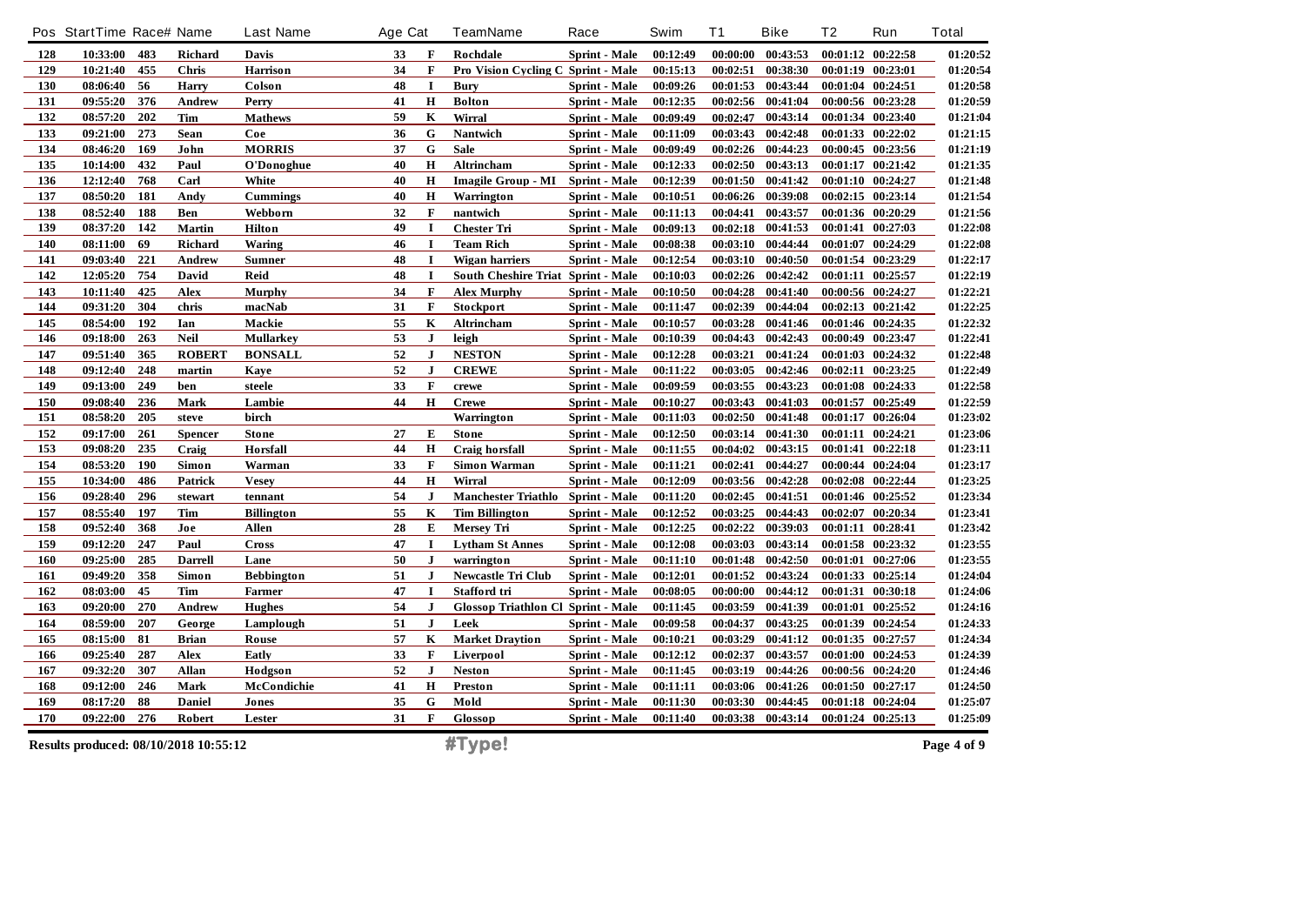|     | Pos StartTime Race# Name              |     |                 | <b>Last Name</b>      | Age Cat |              | TeamName                                  | Race                 | Swim     | T <sub>1</sub> | <b>Bike</b>         | T2       | Run               | <b>Total</b> |
|-----|---------------------------------------|-----|-----------------|-----------------------|---------|--------------|-------------------------------------------|----------------------|----------|----------------|---------------------|----------|-------------------|--------------|
| 171 | 08:43:40 161                          |     | Chris           | Anchors               | 51      | J            | <b>Kidsgrove</b>                          | Sprint - Male        | 00:09:47 |                | 00:03:18 00:42:49   |          | 00:01:53 00:27:28 | 01:25:15     |
| 172 | 10:36:00                              | 492 | Gareth          | <b>Pashley</b>        | 119     |              | <b>Manchester</b>                         | <b>Sprint</b> - Male | 00:10:45 | 00:04:21       | 00:46:36            | 00:00:52 | 00:22:42          | 01:25:16     |
| 173 | 10:16:00                              | 438 | Geoff           | <b>Douglass</b>       | 39      | G            | <b>Newton le Willows</b>                  | <b>Sprint</b> - Male | 00:13:15 | 00:03:10       | 00:46:13            | 00:01:00 | 00:21:41          | 01:25:19     |
| 174 | 09:34:40                              | 314 | Joe             | <b>Sparrow</b>        | 39      | ${\bf G}$    | <b>Joe Sparrow</b>                        | Sprint - Male        | 00:10:52 | 00:04:07       | 00:42:20            |          | 00:01:48 00:26:16 | 01:25:23     |
| 175 | 09:36:20                              | 319 | Jorge           | <b>Eusebio</b>        | 37      | $\mathbf G$  | <b>Jorge Eusebio</b>                      | <b>Sprint</b> - Male | 00:12:31 | 00:02:54       | 00:43:33            |          | 00:01:03 00:25:22 | 01:25:23     |
| 176 | 08:10:40                              | 68  | <b>Benjamin</b> | <b>Taylor</b>         | 43      | $\mathbf H$  | <b>MANCHESTER</b>                         | <b>Sprint - Male</b> | 00:09:41 |                | 00:03:25 00:47:37   |          | 00:00:47 00:23:56 | 01:25:26     |
| 177 | 08:19:00                              | 93  | Robert          | Worthington           | 60      | L            | Nantwich                                  | Sprint - Male        | 00:08:45 |                | 00:03:35 00:42:05   |          | 00:01:24 00:29:43 | 01:25:32     |
| 178 | 08:59:40                              | 209 | Mike            | Walsh                 | 53      | ${\bf J}$    | <b>Cheadle</b>                            | Sprint - Male        | 00:11:28 | 00:04:00       | 00:44:17            |          | 00:01:13 00:24:39 | 01:25:37     |
| 179 | 09:09:40                              | 239 | Andrew          | Shoreman              | 34      | F            | Manchester                                | <b>Sprint</b> - Male | 00:10:12 | 00:03:01       | 00:45:42            |          | 00:01:47 00:25:05 | 01:25:47     |
| 180 | 08:14:00                              | 78  | Cameron         | <b>Donnelly</b>       | 17      | B            | <b>Bolton United Harrie Sprint - Male</b> |                      | 00:09:34 |                | 00:04:33 00:47:56   |          | 00:01:02 00:22:47 | 01:25:52     |
| 181 | 09:29:00                              | 297 | David           | Kivlin                | 42      | $\mathbf H$  | <b>Crewe</b>                              | <b>Sprint</b> - Male | 00:13:20 | 00:03:38       | 00:44:41            | 00:01:01 | 00:23:12          | 01:25:52     |
| 182 | 08:12:40                              | 74  | <b>Stephen</b>  | Weston                | 49      | I            | Warrington Triathlo Sprint - Male         |                      | 00:11:41 |                | $00:02:25$ 00:43:00 |          | 00:01:25 00:27:26 | 01:25:57     |
| 183 | 10:06:40                              | 410 | Rob             | Willert               | 46      | $\mathbf I$  | <b>Sale</b>                               | Sprint - Male        | 00:13:30 | 00:04:38       | 00:41:29            |          | 00:01:49 00:24:36 | 01:26:02     |
| 184 | 08:51:40                              | 185 | <b>Neil</b>     | <b>Currums</b>        | 40      | $\mathbf H$  | Rhyl                                      | Sprint - Male        | 00:14:30 | 00:00:00       | 00:47:58            |          | 00:01:43 00:21:54 | 01:26:05     |
| 185 | 09:58:00                              | 322 | Richard         | <b>Malpass</b>        | 29      | E            | <b>Chester</b>                            | <b>Sprint - Male</b> | 00:13:18 | 00:03:53       | 00:45:31            |          | 00:01:12 00:22:12 | 01:26:06     |
| 186 | 09:05:40                              | 227 | Richard         | <b>Davies</b>         | 39      | G            | Liverpool                                 | Sprint - Male        | 00:09:06 | 00:04:04       | 00:50:18            |          | 00:00:49 00:21:54 | 01:26:11     |
| 187 | 10:15:40                              | 437 | Matt            | <b>Valente</b>        | 33      | F            | <b>Matt Valente</b>                       | Sprint - Male        | 00:11:48 | 00:03:03       | 00:43:31            |          | 00:02:56 00:24:53 | 01:26:11     |
| 188 | 08:18:00                              | 90  | <b>Matthew</b>  | Gleave                | 40      | $\mathbf H$  | Wirral                                    | <b>Sprint - Male</b> | 00:10:17 | 00:02:51       | 00:45:15            |          | 00:02:13 00:25:38 | 01:26:14     |
| 189 | 09:15:40                              | 257 | <b>Trevor</b>   | <b>Taylor</b>         | 47      | $\mathbf I$  | Tri-ing - Cancer Rese Sprint - Male       |                      | 00:12:41 | 00:03:21       | 00:43:03            |          | 00:01:21 00:25:56 | 01:26:22     |
| 190 | 09:16:40                              | 260 | Jonathan        | Warr                  | 30      | $\mathbf F$  | Nantwich                                  | Sprint - Male        | 00:12:46 | 00:03:34       | 00:44:13            |          | 00:02:06 00:23:44 | 01:26:23     |
| 191 | 10:14:40                              | 434 | Adrian          | gilleard              | 49      | $\mathbf I$  | Liverpool                                 | <b>Sprint</b> - Male | 00:12:57 |                | 00:05:16 00:42:53   |          | 00:00:59 00:24:19 | 01:26:24     |
| 192 | 10:12:40                              | 428 | Andrew          | <b>Dubussy-Durgan</b> | 38      | G            | <b>Chester</b>                            | Sprint - Male        | 00:12:32 | 00:03:11       | 00:44:46            | 00:01:00 | 00:24:57          | 01:26:26     |
| 193 | 09:22:20                              | 277 | Dan             | Jones                 | 48      | $\mathbf I$  | <b>Chester</b>                            | Sprint - Male        | 00:10:32 |                | 00:03:44 00:44:48   |          | 00:01:17 00:26:11 | 01:26:32     |
| 194 | 09:41:40                              | 328 | <b>Mark</b>     | Swift                 | 44      | $\mathbf H$  | Swift                                     | <b>Sprint - Male</b> | 00:13:53 | 00:03:51       | 00:43:26            |          | 00:03:52 00:21:31 | 01:26:33     |
| 195 | 09:51:00                              | 363 | <b>Neil</b>     | <b>Williams</b>       | 47      | $\mathbf I$  | <b>Cheshire</b>                           | Sprint - Male        | 00:11:40 |                | 00:03:57 00:43:27   |          | 00:01:50 00:25:46 | 01:26:40     |
| 196 | 10:18:00                              | 444 | <b>Rupert</b>   | <b>Schefer-Simons</b> | 22      | $\mathbf C$  | Leeds                                     | Sprint - Male        | 00:10:38 | 00:05:54       | 00:46:11            |          | 00:01:52 00:22:17 | 01:26:52     |
| 197 | 09:04:00                              | 222 | Vaughan         | <b>Olivier</b>        | 57      | $\bf K$      |                                           | <b>Sprint</b> - Male | 00:11:38 |                | 00:03:34 00:44:09   |          | 00:01:09 00:26:30 | 01:27:00     |
| 198 | 09:59:20                              | 388 | Craig           | <b>Darlington</b>     | 49      | $\mathbf I$  | <b>Leeds</b>                              | Sprint - Male        | 00:12:54 | 00:04:03       | 00:43:22            |          | 00:01:25 00:25:20 | 01:27:04     |
| 199 | 12:06:40                              | 758 | Anthony         | <b>Shaw</b>           | 49      | $\mathbf I$  | South Cheshire Triat Sprint - Male        |                      | 00:09:05 | 00:03:06       | 00:46:16            |          | 00:02:12 00:26:28 | 01:27:07     |
| 200 | 09:11:00                              | 243 | Mike            | <b>Donlevy</b>        | 51      | J            | <b>Blainslie</b>                          | Sprint - Male        | 00:11:25 | 00:02:45       | 00:45:17            |          | 00:01:46 00:26:00 | 01:27:13     |
| 201 | 09:37:00                              | 299 | <b>Nick</b>     | <b>Hughes</b>         | 38      | $\mathbf G$  | <b>Chester</b>                            | Sprint - Male        | 00:12:41 | 00:03:45       | 00:47:41            |          | 00:01:15 00:21:52 | 01:27:14     |
| 202 | 09:09:00                              | 234 | Craig           | Fahy                  | 34      | $\mathbf F$  | SoCiEtY oF WeR                            | <b>Sprint - Male</b> | 00:11:31 |                | 00:04:48 00:45:44   |          | 00:01:31 00:23:42 | 01:27:16     |
| 203 | 09:32:00                              | 306 | Simon           | <b>Davies</b>         | 52      | $\mathbf{J}$ | <b>Nantwich</b>                           | <b>Sprint - Male</b> | 00:13:09 |                | 00:03:45 00:42:19   |          | 00:02:45 00:25:23 | 01:27:21     |
| 204 | 09:42:20                              | 337 | Alan            | <b>Newell</b>         | 50      | ${\bf J}$    | Llandudno Junction Sprint - Male          |                      | 00:12:39 | 00:03:25       | 00:45:51            |          | 00:01:35 00:23:53 | 01:27:23     |
| 205 | 08:13:20                              | 76  | <b>Thomas</b>   | Carrington            | 29      | E            | Banana Test - Arthri Sprint - Male        |                      | 00:09:12 | 00:04:25       | 00:45:56            |          | 00:01:18 00:26:33 | 01:27:24     |
| 206 | 09:27:20                              | 292 | Robin           | Mitchell              | 56      | K            | <b>Cancer Research UK Sprint - Male</b>   |                      | 00:11:30 |                | 00:04:11 00:44:52   |          | 00:02:08 00:24:44 | 01:27:25     |
| 207 | 09:14:20                              | 253 | David           | Loughlin              | 51      | ${\bf J}$    | Oldham                                    | Sprint - Male        | 00:10:45 | 00:03:17       | 00:45:34            |          | 00:02:07 00:25:43 | 01:27:26     |
| 208 | 09:19:20                              | 268 | <b>Neil</b>     | Chadwick              | 32      | $\mathbf F$  | Liverpool                                 | Sprint - Male        | 00:10:42 | 00:04:17       | 00:47:45            |          | 00:01:20 00:23:24 | 01:27:28     |
| 210 | 10:13:40                              | 431 | John            | <b>Dykstra</b>        | 41      | H            | <b>Widnes</b>                             | <b>Sprint - Male</b> | 00:11:29 | 00:04:26       | 00:44:44            |          | 00:02:04 00:24:53 | 01:27:36     |
| 209 | 09:25:20                              | 286 | <b>James</b>    | <b>Shaw</b>           | 45      | $\mathbf I$  | Lymm                                      | Sprint - Male        | 00:10:55 | 00:04:01       | 00:43:09            |          | 00:02:25 00:27:06 | 01:27:36     |
| 211 | 09:00:20                              | 211 | Ian             | Handy                 | 54      | $\bf{J}$     | <b>Bramhall</b>                           | Sprint - Male        | 00:09:53 | 00:04:43       | 00:43:19            |          | 00:02:17 00:27:25 | 01:27:37     |
| 213 | 09:54:00                              | 372 | Paul            | Armitage              | 58      | $\bf K$      |                                           | Sprint - Male        | 00:14:57 | 00:01:37       | 00:45:56            |          | 00:01:02 00:24:09 | 01:27:41     |
| 212 | 09:47:20                              | 352 | <b>Steve</b>    | <b>Kilby</b>          | 47      | 1            | nopubistoofar                             | Sprint - Male        | 00:13:13 |                | 00:02:17 00:44:28   |          | 00:01:21 00:26:22 | 01:27:41     |
|     | Results produced: 08/10/2018 10:55:12 |     |                 |                       |         |              | #Type!                                    |                      |          |                |                     |          |                   | Page 5 of 9  |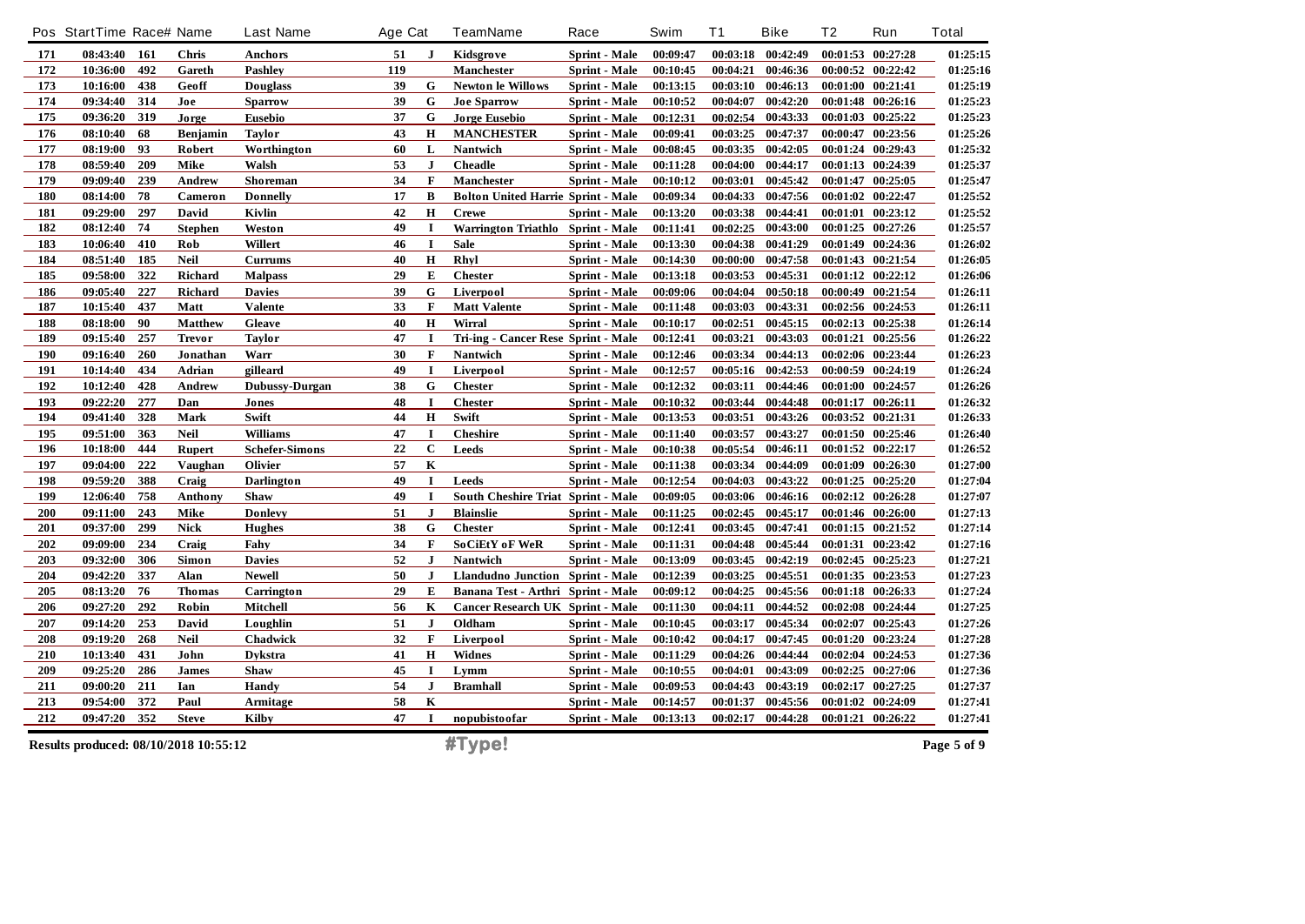|     | Pos StartTime Race# Name |     |                                       | <b>Last Name</b> | Age Cat |              | <b>TeamName</b>                         | Race                 | Swim     | T <sub>1</sub> | <b>Bike</b>       | Τ2       | Run               | <b>Total</b> |
|-----|--------------------------|-----|---------------------------------------|------------------|---------|--------------|-----------------------------------------|----------------------|----------|----------------|-------------------|----------|-------------------|--------------|
| 214 | 08:12:20                 | 73  | <b>Steven</b>                         | Cockburn         | 31      | $\mathbf F$  | Winsford                                | Sprint - Male        | 00:09:14 | 00:02:52       | 00:42:58          |          | 00:01:11 00:31:32 | 01:27:47     |
| 215 | 09:52:00                 | 366 | <b>Rick</b>                           | Gray             | 37      | G            | <b>MANCHESTER</b>                       | <b>Sprint</b> - Male | 00:12:26 | 00:02:35       | 00:44:16          | 00:01:03 | 00:27:27          | 01:27:47     |
| 216 | 09:06:40                 | 230 | Ian                                   | Pledge           | 52      | $\bf J$      | <b>SLPT</b>                             | Sprint - Male        | 00:11:59 | 00:03:05       | 00:42:04          |          | 00:02:19 00:28:28 | 01:27:55     |
| 217 | 09:18:20                 | 264 | Christian                             | <b>Mullarkey</b> | 28      | E            | leigh                                   | Sprint - Male        | 00:10:11 | 00:04:55       | 00:48:27          |          | 00:01:51 00:22:36 | 01:28:00     |
| 218 | 09:42:00                 | 336 | Josh                                  | Price            | 35      | G            | <b>Josh Price</b>                       | <b>Sprint</b> - Male | 00:11:08 | 00:04:40       | 00:44:16          |          | 00:02:19 00:25:44 | 01:28:07     |
| 219 | 09:36:40                 | 320 | Carl                                  | <b>Hughes</b>    | 42      | $\mathbf H$  | Winsford                                | Sprint - Male        | 00:10:44 | 00:04:18       | 00:46:59          |          | 00:00:00 00:26:09 | 01:28:10     |
| 220 | 10:19:20                 | 448 | Tom                                   | <b>Neill</b>     | 54      | J            | Macclesfield                            | Sprint - Male        | 00:12:48 | 00:04:04       | 00:47:08          |          | 00:01:15 00:23:10 | 01:28:25     |
| 221 | 09:06:20                 | 229 | <b>Philip</b>                         | <b>Barlow</b>    | 68      | $\mathbf{M}$ | Oswestry                                | Sprint - Male        | 00:13:50 | 00:02:39       | 00:43:36          |          | 00:01:05 00:27:17 | 01:28:27     |
| 222 | 09:39:40                 | 329 | <b>Matthew</b>                        | clarke           | 46      | $\mathbf I$  | Wilmslow                                | Sprint - Male        | 00:12:13 | 00:03:30       | 00:45:58          | 00:01:31 | 00:25:23          | 01:28:35     |
| 223 | 09:40:20                 | 331 | Simon                                 | <b>Bates</b>     | 39      | G            | <b>Bramhall</b>                         | <b>Sprint</b> - Male | 00:11:28 | 00:04:37       | 00:44:03          |          | 00:02:36 00:25:51 | 01:28:35     |
| 224 | 09:45:40                 | 347 | Chris                                 | Parlane          | 50      | J            | Northwich                               | Sprint - Male        | 00:10:38 | 00:03:23       | 00:46:24          |          | 00:02:13 00:26:05 | 01:28:43     |
| 225 | 09:23:00                 | 279 | <b>Andrew</b>                         | Langley          | 43      | H            | Stafford tri                            | Sprint - Male        | 00:12:02 | 00:03:00       | 00:42:38          |          | 00:01:11 00:29:53 | 01:28:44     |
| 226 | 09:23:40                 | 281 | Wayne                                 | <b>Dugdale</b>   | 33      | $\mathbf F$  | <b>Thornton-Cleveleys</b>               | Sprint - Male        | 00:12:56 | 00:02:22       | 00:47:18          |          | 00:00:55 00:25:21 | 01:28:52     |
| 227 | 10:26:20                 | 469 | <b>James</b>                          | Revell           | 24      | $\mathbf C$  |                                         | Sprint - Male        | 00:14:12 | 00:05:33       | 00:43:10          |          | 00:01:23 00:24:35 | 01:28:53     |
| 228 | 09:54:40                 | 374 | <b>Neil</b>                           | <b>Stanley</b>   | 51      | $\bf{J}$     | Wrecsam tri club                        | Sprint - Male        | 00:16:57 | 00:02:29       | 00:45:23          |          | 00:01:17 00:22:49 | 01:28:55     |
| 229 | 08:16:40                 | 86  | <b>Neil</b>                           | Hanlon           | 51      | J            | Wilmslow                                | <b>Sprint</b> - Male | 00:14:33 | 00:03:03       | 00:45:44          |          | 00:01:05 00:24:35 | 01:29:00     |
| 230 | 08:48:40                 | 176 | Evan                                  | Whibley          | 39      | G            |                                         | <b>Sprint - Male</b> | 00:10:46 |                | 00:03:32 00:44:20 |          | 00:01:32 00:28:53 | 01:29:03     |
| 231 | 09:00:40                 | 212 | Alex                                  | Handy            | 29      | E            | <b>Arthritis Research U</b>             | <b>Sprint - Male</b> | 00:09:25 | 00:03:58       | 00:51:49          |          | 00:00:37 00:23:17 | 01:29:06     |
| 232 | 09:05:00                 | 225 | Paul                                  | Covell           | 45      | $\mathbf I$  | Altrincham                              | <b>Sprint - Male</b> | 00:11:28 | 00:02:16       | 00:49:09          |          | 00:01:00 00:25:32 | 01:29:25     |
| 233 | 11:22:00                 | 630 | Graham                                | <b>Bird</b>      | 53      | $\bf J$      | Wigan                                   | <b>Sprint</b> - Male | 00:09:40 | 00:05:06       | 00:48:18          |          | 00:00:43 00:25:51 | 01:29:38     |
| 234 | 10:18:40                 | 446 | Kieron                                | Haughton         | 31      | $\mathbf F$  | <b>Crewe</b>                            | <b>Sprint</b> - Male | 00:12:38 | 00:05:35       | 00:46:38          |          | 00:01:28 00:23:54 | 01:30:13     |
| 235 | 09:07:00                 | 231 | <b>Nigel</b>                          | <b>Barlow</b>    | 50      | J            | <b>Widnes</b>                           | Sprint - Male        | 00:11:20 |                | 00:03:55 00:44:06 |          | 00:02:43 00:28:10 | 01:30:14     |
| 236 | 09:04:40                 | 224 | Paul                                  | Gilmour          | 54      | $\mathbf{J}$ | <b>Paul Gilmour</b>                     | Sprint - Male        | 00:11:57 | 00:03:05       | 00:43:09          |          | 00:01:56 00:30:09 | 01:30:16     |
| 237 | 08:06:20                 | 55  | Peter John                            | <b>Noble</b>     | 53      | $\mathbf{J}$ | <b>Cancer Research UK Sprint - Male</b> |                      | 00:08:02 | 00:03:32       | 00:46:51          |          | 00:01:16 00:30:47 | 01:30:28     |
| 238 | 09:28:00                 | 294 | Martin                                | Samangaya        | 46      | $\bf{I}$     | <b>Sale</b>                             | Sprint - Male        | 00:12:05 | 00:03:10       | 00:47:52          |          | 00:02:08 00:25:13 | 01:30:28     |
| 239 | 08:10:20                 | 67  | Andrew                                | Larner           | 27      | E            | <b>MANCHESTER</b>                       | Sprint - Male        | 00:09:24 | 00:04:24       | 00:47:36          |          | 00:01:49 00:27:17 | 01:30:30     |
| 240 | 08:44:40                 | 164 | <b>Steven</b>                         | Singleton        | 47      | $\mathbf I$  | <b>Preston</b>                          | Sprint - Male        | 00:11:48 | 00:03:04       | 00:49:24          |          | 00:01:45 00:24:34 | 01:30:35     |
| 241 | 10:17:20                 | 442 | <b>Michael</b>                        | Wrigglesworth    | 32      | $\mathbf F$  | Liverpool                               | Sprint - Male        | 00:11:22 | 00:03:16       | 00:45:42          |          | 00:01:50 00:28:25 | 01:30:35     |
| 242 | 08:40:20                 | 151 | Alex                                  | <b>Clarke</b>    | 61      | L            | <b>Alex Clarke</b>                      | <b>Sprint - Male</b> | 00:09:46 | 00:04:13       | 00:46:57          |          | 00:01:08 00:28:51 | 01:30:55     |
| 243 | 10:22:00                 | 456 | <b>Martin</b>                         | Darwin           | 52      | J            | WRC TRI                                 | Sprint - Male        | 00:17:48 | 00:00:00       | 00:45:24          |          | 00:02:40 00:25:10 | 01:31:02     |
| 244 | 09:15:20                 | 256 | Jamie                                 | <b>Allen</b>     | 29      | E            |                                         | Sprint - Male        | 00:12:16 | 00:02:48       | 00:49:32          |          | 00:00:50 00:26:07 | 01:31:33     |
| 245 | 09:54:20                 | 373 | Ian                                   | <b>Bentham</b>   | 41      | $\bf H$      | <b>Salford</b>                          | Sprint - Male        | 00:14:22 | 00:03:33       | 00:43:50          |          | 00:01:46 00:28:08 | 01:31:39     |
| 246 | 09:04:20                 | 223 | <b>Matthew</b>                        | <b>Bowker</b>    | 33      | $\mathbf F$  |                                         | Sprint - Male        | 00:11:01 | 00:05:43       | 00:53:36          |          | 00:00:46 00:20:34 | 01:31:40     |
| 247 | 09:41:00                 | 333 | <b>Tim</b>                            | Robinson         | 51      | $\mathbf{J}$ | <b>Acre Street Runners</b>              | Sprint - Male        | 00:12:41 | 00:04:04       | 00:46:24          |          | 00:02:06 00:26:26 | 01:31:41     |
| 248 | 08:15:20                 | 82  | <b>Barnes</b>                         | Morgan           | 43      | $\bf H$      | <b>Bowdon</b>                           | Sprint - Male        | 00:11:08 | 00:04:28       | 00:16:39          |          | 00:31:31 00:28:04 | 01:31:50     |
| 249 | 10:24:40                 | 464 | Carlo                                 | <b>Richards</b>  | 27      | E            | Hyde                                    | Sprint - Male        | 00:13:45 | 00:03:08       | 00:49:28          |          | 00:00:41 00:24:53 | 01:31:55     |
| 250 | 10:00:20                 | 391 | Lee                                   | Hammond          | 41      | $\mathbf H$  | <b>Team Chubs</b>                       | <b>Sprint - Male</b> | 00:13:28 | 00:04:19       | 00:43:01          |          | 00:01:32 00:29:41 | 01:32:01     |
| 251 | 09:35:00                 | 315 | Mark                                  | <b>Platt</b>     | 45      |              | <b>Bolton</b>                           | Sprint - Male        | 00:10:50 | 00:03:30       | 00:46:27          |          | 00:01:06 00:30:11 | 01:32:04     |
| 252 | 09:56:20                 | 379 | Andy                                  | Armstrong        | 46      | $\mathbf I$  | <b>Birmingham</b>                       | Sprint - Male        | 00:12:16 | 00:05:18       | 00:42:51          |          | 00:02:14 00:29:38 | 01:32:17     |
| 253 | 09:49:00                 | 357 | Ethan                                 | <b>Naylor</b>    | 26      | E            | <b>Ethan Naylor</b>                     | Sprint - Male        | 00:14:02 | 00:05:22       | 00:49:04          |          | 00:00:58 00:22:54 | 01:32:20     |
| 254 | 09:18:40                 | 200 | Andrew                                | Gronert          | 43      | $\mathbf H$  | Liverpool                               | Sprint - Male        | 00:11:39 | 00:04:30       | 00:47:58          |          | 00:02:00 00:26:16 | 01:32:23     |
| 255 | 09:40:00                 | 330 | Phil                                  | <b>Hatton</b>    | 56      | $\mathbf K$  | <b>Crewe</b>                            | <b>Sprint</b> - Male | 00:18:12 | 00:04:20       | 00:39:00          | 00:02:09 | 00:28:45          | 01:32:26     |
| 256 | 08:55:20                 | 196 | Alan                                  | <b>Turner</b>    | 53      | J            | <b>Wilmslow RC</b>                      | Sprint - Male        | 00:11:46 | 00:03:10       | 00:50:12          |          | 00:01:09 00:26:16 | 01:32:33     |
|     |                          |     | Results produced: 08/10/2018 10:55:12 |                  |         |              | #Type!                                  |                      |          |                |                   |          |                   | Page 6 of 9  |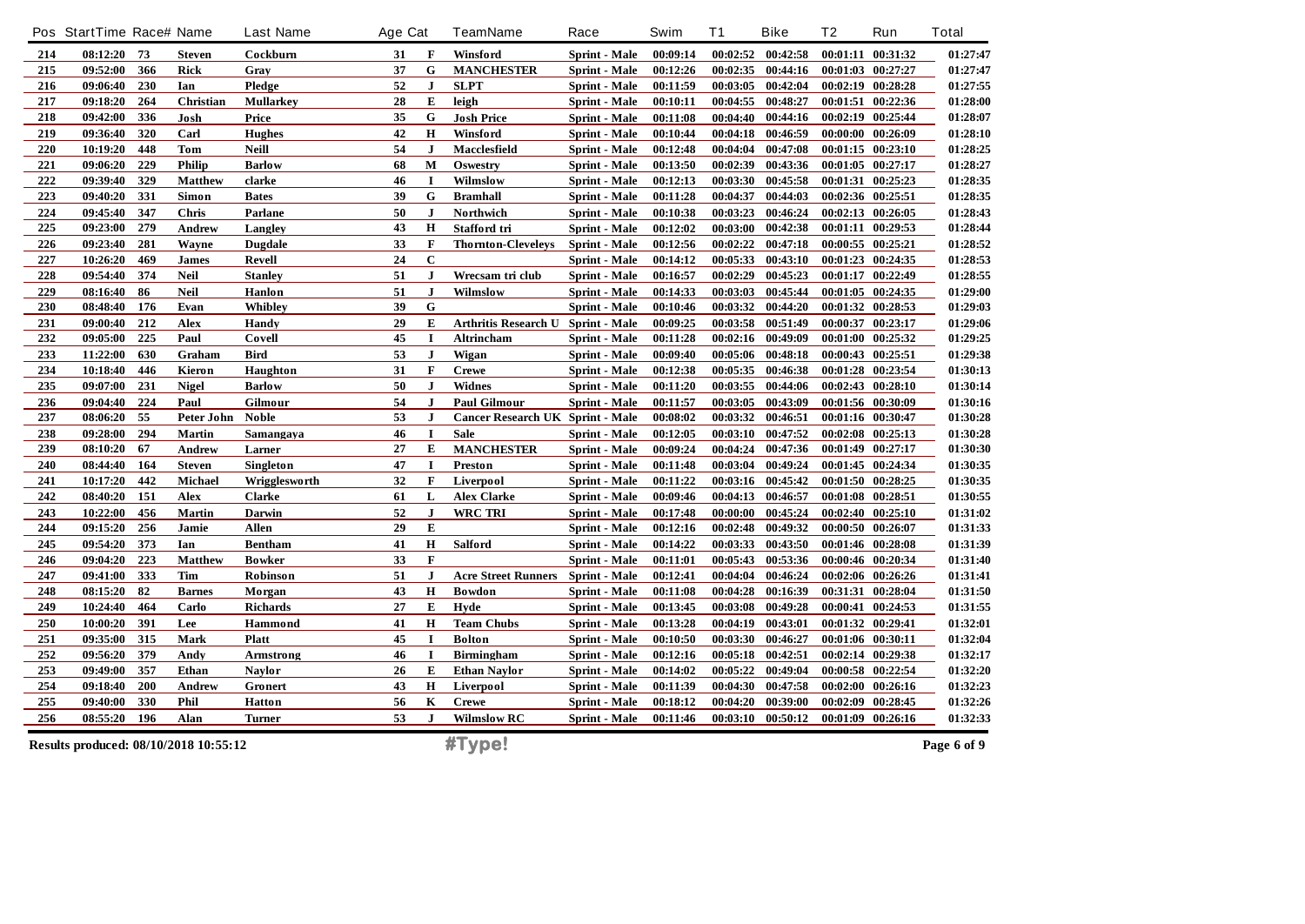|     | Pos StartTime Race# Name              |     |                         | <b>Last Name</b> | Age Cat |              | <b>TeamName</b>                           | Race                 | Swim     | <b>T1</b> | <b>Bike</b>       | T <sub>2</sub> | Run               | <b>Total</b> |
|-----|---------------------------------------|-----|-------------------------|------------------|---------|--------------|-------------------------------------------|----------------------|----------|-----------|-------------------|----------------|-------------------|--------------|
| 257 | 09:24:00                              | 282 | John                    | Couzins          | 34      | F            | <b>Thornton-Cleveleys</b>                 | Sprint - Male        | 00:11:05 |           | 00:03:05 00:50:17 |                | 00:01:01 00:27:06 | 01:32:34     |
| 258 | 12:01:20                              | 742 | Jonathan                | <b>Miles</b>     | 50      | $\mathbf{J}$ | South Cheshire Triat Sprint - Male        |                      | 00:14:50 | 00:03:20  | 00:47:10          |                | 00:01:19 00:26:02 | 01:32:41     |
| 259 | 09:23:20                              | 280 | Lee                     | Moore            | 36      | $\mathbf G$  | Kidsgrove                                 | <b>Sprint - Male</b> | 00:11:39 | 00:03:40  | 00:46:53          |                | 00:01:54 00:28:37 | 01:32:43     |
| 260 | 08:34:00                              | 132 | Mike                    | go wland         | 55      | $\mathbf K$  | Mike gowland                              | Sprint - Male        | 00:09:47 | 00:03:25  | 00:46:36          |                | 00:01:36 00:31:24 | 01:32:48     |
| 261 | 09:59:00                              | 387 | <b>Christopher Ives</b> |                  | 69      | M            | <b>NA</b>                                 | Sprint - Male        | 00:15:42 | 00:04:50  | 00:45:38          |                | 00:01:12 00:25:27 | 01:32:49     |
| 262 | 08:07:40                              | 59  | <b>Alex</b>             | <b>Donnelly</b>  | 48      | $\mathbf I$  | <b>Bolton United Harrie Sprint - Male</b> |                      | 00:04:47 | 00:08:13  | 00:43:52          |                | 00:09:42 00:26:27 | 01:33:01     |
| 263 | 09:16:20                              | 259 | Ben                     | Routley          | 38      | G            | <b>Blue Latitude Vetera Sprint - Male</b> |                      | 00:13:14 | 00:03:02  | 00:50:20          |                | 00:09:26 00:17:10 | 01:33:12     |
| 264 | 09:43:00                              | 339 | mark                    | bickerton        | 47      | I            | knightlev                                 | Sprint - Male        | 00:12:40 | 00:03:22  | 00:49:12          |                | 00:01:25 00:26:36 | 01:33:15     |
| 266 | 09:31:00                              | 303 | <b>Barry</b>            | <b>Ellams</b>    | 70      | $\mathbf N$  | Stoke-on-Trent                            | Sprint - Male        | 00:13:10 | 00:03:48  | 00:43:57          |                | 00:02:15 00:30:18 | 01:33:28     |
| 265 | 08:46:00                              | 168 | Eric                    | Corker           | 69      | M            | <b>Great Sutton</b>                       | <b>Sprint</b> - Male | 00:12:46 | 00:02:30  | 00:43:54          |                | 00:02:13 00:32:05 | 01:33:28     |
| 267 | 10:21:20                              | 454 | Jake                    | Bonham           | 28      | E            | Stoke-on-Trent                            | Sprint - Male        | 00:14:08 | 00:04:00  | 00:47:50          |                | 00:00:50 00:26:41 | 01:33:29     |
| 268 | 10:07:20                              | 412 | justin                  | randle           | 47      | $\bf{I}$     | chelford                                  | Sprint - Male        | 00:10:55 | 00:03:23  | 00:46:49          |                | 00:01:41 00:30:44 | 01:33:32     |
| 269 | 09:58:20                              | 385 | Mark                    | <b>Maguire</b>   | 47      | $\mathbf I$  | Altrincham                                | Sprint - Male        | 00:14:33 | 00:04:22  | 00:45:59          | 00:01:40       | 00:27:25          | 01:33:59     |
| 270 | 08:41:20                              | 154 | Simon                   | Johnson          | 37      | G            | Southport                                 | Sprint - Male        | 00:08:42 | 00:03:35  | 00:54:20          |                | 00:00:50 00:26:33 | 01:34:00     |
| 271 | 09:46:40                              | 350 | <b>MATT</b>             | <b>FISHER</b>    | 31      | F            | Cancer Research UK Sprint - Male          |                      | 00:13:59 | 00:02:08  | 00:44:24          |                | 00:01:33 00:31:56 | 01:34:00     |
| 272 | 10:15:00                              | 435 | lee                     | pridding         | 48      | $\mathbf I$  | <b>Manchester</b>                         | <b>Sprint</b> - Male | 00:20:25 | 00:01:58  | 00:43:38          |                | 00:01:18 00:26:48 | 01:34:07     |
| 273 | 10:32:40                              | 482 | Kane                    | <b>Murray</b>    | 31      | $\mathbf{F}$ |                                           | Sprint - Male        | 00:11:06 | 00:04:17  | 00:49:36          |                | 00:01:43 00:27:27 | 01:34:09     |
| 274 | 10:04:00                              | 402 | David                   | Kelly            | 38      | G            | newton le willows                         | Sprint - Male        | 00:14:02 | 00:04:23  | 00:49:30          |                | 00:01:05 00:25:30 | 01:34:30     |
| 275 | 10:22:40                              | 458 | Keith                   | Patterson        | 31      | $\mathbf F$  | <b>Stockport Tri Club</b>                 | Sprint - Male        | 00:13:09 | 00:03:18  | 00:53:36          |                | 00:01:02 00:23:36 | 01:34:41     |
| 276 | 10:25:00                              | 465 | Andrzej                 | Wieckowski       | 48      | I            | <b>Bolton</b>                             | Sprint - Male        | 00:16:46 | 00:05:33  | 00:46:26          |                | 00:01:54 00:24:06 | 01:34:45     |
| 277 | 10:09:00                              | 417 | <b>Billy</b>            | Sergeson         | 51      | ${\bf J}$    | <b>Penny lane striders</b>                | Sprint - Male        | 00:13:27 | 00:02:48  | 00:48:52          |                | 00:01:57 00:27:46 | 01:34:50     |
| 278 | 12:01:40                              | 743 | Michael                 | Haigh            | 54      | $\mathbf{J}$ | South Cheshire Triat Sprint - Male        |                      | 00:13:40 | 00:03:24  | 00:44:57          |                | 00:01:43 00:31:07 | 01:34:51     |
| 279 | 09:29:20                              | 298 | Richard                 | <b>Bexon</b>     | 38      | $\mathbf G$  | Wilmslow                                  | Sprint - Male        | 00:16:55 | 00:07:09  | 00:47:32          |                | 00:01:25 00:21:51 | 01:34:52     |
| 280 | 09:56:00                              | 378 | Rob                     | Angel            | 50      | $\mathbf{J}$ | <b>Manchester</b>                         | Sprint - Male        | 00:11:34 | 00:04:38  | 00:51:11          | 00:01:01       | 00:26:45          | 01:35:09     |
| 281 | 10:23:00                              | 459 | Lewis                   | <b>Taylor</b>    | 33      | $\mathbf F$  | NA                                        | Sprint - Male        | 00:10:45 | 00:02:55  | 00:49:04          |                | 00:00:57 00:31:32 | 01:35:13     |
| 282 | 10:13:20                              | 429 | Paul                    | <b>Beaney</b>    | 32      | F            | Newcastle-under-Ly                        | Sprint - Male        | 00:11:35 | 00:02:59  | 00:52:05          | 00:00:59       | 00:27:41          | 01:35:19     |
| 283 | 10:20:00                              | 450 | <b>Clint</b>            | Grundy           | 39      | G            | <b>Manchester</b>                         | Sprint - Male        | 00:13:01 | 00:03:29  | 00:48:47          |                | 00:01:22 00:28:50 | 01:35:29     |
| 284 | 09:34:00                              | 312 | Ian                     | <b>Statter</b>   | 46      | $\mathbf I$  | <b>St. Helens</b>                         | Sprint - Male        | 00:12:34 | 00:03:36  | 00:47:45          |                | 00:01:38 00:29:58 | 01:35:31     |
| 285 | 09:10:40                              | 242 | $_{\rm{Colm}}$          | Mulhern          | 43      | $\mathbf H$  | <b>Winston Runners</b>                    | <b>Sprint</b> - Male | 00:11:01 | 00:02:33  | 00:53:07          |                | 00:00:45 00:28:06 | 01:35:32     |
| 286 | 10:00:00                              | 390 | wayne                   | smythe           | 36      | ${\bf G}$    | <b>Thirsk</b>                             | Sprint - Male        | 00:15:07 | 00:04:29  | 00:45:39          |                | 00:01:25 00:29:01 | 01:35:41     |
| 287 | 09:58:40                              | 386 | Ian                     | <b>Turnbull</b>  | 50      | ${\bf J}$    | Warrington                                | Sprint - Male        | 00:10:54 | 00:03:12  | 00:49:28          |                | 00:01:03 00:31:05 | 01:35:42     |
| 288 | 09:05:20                              | 226 | <b>Darren</b>           | Ward             | 51      | J            | Uttoxeter Staffordsh Sprint - Male        |                      | 00:11:23 |           | 00:06:45 00:49:00 |                | 00:03:25 00:25:28 | 01:36:01     |
| 289 | 09:14:00                              | 252 | Alan                    | <b>Rigby</b>     | 54      | J            | Warrington                                | Sprint - Male        | 00:13:09 | 00:04:02  | 00:48:18          |                | 00:01:44 00:28:53 | 01:36:06     |
| 290 | 09:24:20                              | 283 | Michael                 | Lawler           | 56      | $\bf K$      | Preston                                   | Sprint - Male        | 00:11:45 | 00:03:31  | 00:50:24          |                | 00:01:10 00:29:31 | 01:36:21     |
| 291 | 09:48:00                              | 354 | <b>Thomas</b>           | <b>Bower</b>     | 26      | $\bf{E}$     | Alpha Sigma Phi                           | <b>Sprint</b> - Male | 00:14:48 | 00:05:39  | 00:48:59          |                | 00:01:04 00:26:03 | 01:36:33     |
| 292 | 09:42:40                              | 338 | Benjamin                | Atherton         | 20      | $\mathbf C$  | Liverpool                                 | Sprint - Male        | 00:11:40 | 00:03:09  | 00:56:24          |                | 00:00:00 00:25:24 | 01:36:37     |
| 293 | 10:10:40                              | 422 | Gareth                  | Monger           | 35      | $\mathbf G$  | <b>Bury</b>                               | Sprint - Male        | 00:12:47 | 00:03:03  | 00:57:36          |                | 00:00:44 00:22:34 | 01:36:44     |
| 294 | 10:03:20                              | 400 | Antony                  | <b>Stevens</b>   | 55      | $\bf K$      | <b>Malpas</b>                             | Sprint - Male        | 00:14:21 | 00:02:57  | 00:48:16          |                | 00:00:58 00:30:22 | 01:36:54     |
| 295 | 09:50:00                              | 360 | Malcolm                 | Sowerby          | 54      | $\mathbf{J}$ | Liverpool                                 | Sprint - Male        | 00:12:59 | 00:03:40  | 00:50:42          |                | 00:02:15 00:27:28 | 01:37:04     |
| 296 | 09:46:20                              | 349 | Joseph                  | <b>Galloway</b>  | 58      | $\mathbf K$  | <b>Joseph Galloway</b>                    | Sprint - Male        | 00:12:57 | 00:03:02  | 00:49:58          |                | 00:01:09 00:30:03 | 01:37:09     |
| 297 | 10:07:40                              | 413 | <b>Martin</b>           | <b>Preston</b>   | 42      | $\bf H$      | Wirral                                    | Sprint - Male        | 00:16:17 | 00:04:14  | 00:47:40          |                | 00:02:17 00:26:52 | 01:37:20     |
| 298 | 10:04:20                              | 403 | <b>Darren</b>           | <b>Buttery</b>   | 47      | I            | <b>Stoke on Trent</b>                     | Sprint - Male        | 00:12:42 | 00:04:41  | 00:49:48          |                | 00:01:55 00:28:19 | 01:37:25     |
| 299 | 10:05:40                              | 407 | Lee                     | Chattaway        | 50      | $\mathbf{J}$ | Lichfield                                 | Sprint - Male        | 00:20:44 |           | 00:05:10 00:52:37 |                | 00:04:25 00:14:46 | 01:37:42     |
|     | Results produced: 08/10/2018 10:55:12 |     |                         |                  |         |              | #Type!                                    |                      |          |           |                   |                |                   | Page 7 of 9  |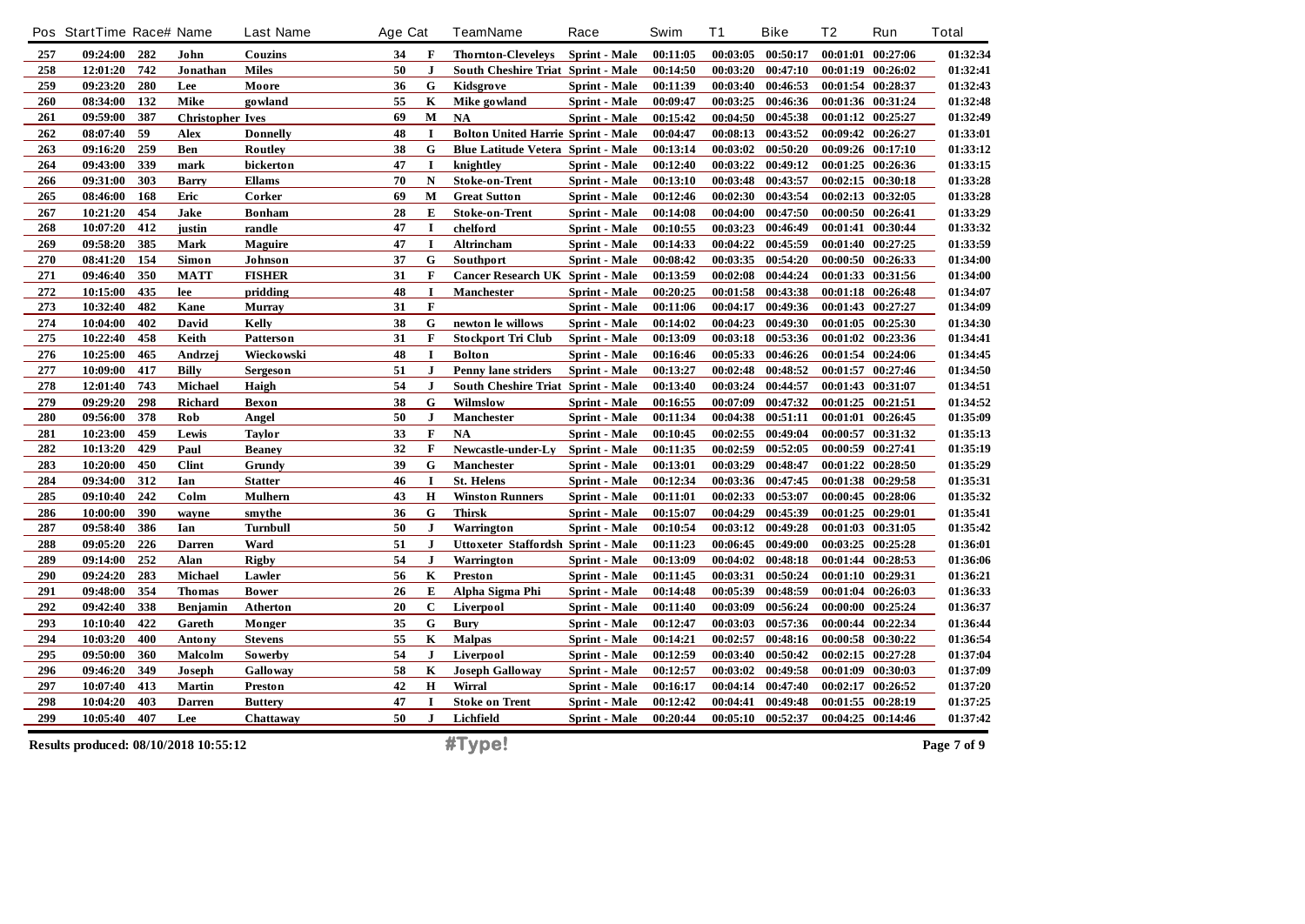|     | Pos StartTime Race# Name |     |                                       | <b>Last Name</b> | Age Cat |              | <b>TeamName</b>                         | Race                 | Swim     | T <sub>1</sub> | <b>Bike</b>       | Τ2       | Run               | <b>Total</b> |
|-----|--------------------------|-----|---------------------------------------|------------------|---------|--------------|-----------------------------------------|----------------------|----------|----------------|-------------------|----------|-------------------|--------------|
| 300 | 09:37:20                 | 311 | <b>Christopher Roe</b>                |                  | 33      | F            | Wirral                                  | Sprint - Male        | 00:11:43 | 00:05:50       | 00:48:22          |          | 00:03:03 00:29:02 | 01:38:00     |
| 301 | 10:19:40                 | 449 | Kevin                                 | Jolliffe         | 52      | $\mathbf{J}$ | Nottingham                              | <b>Sprint</b> - Male | 00:21:37 | 00:00:00       | 00:44:52          |          | 00:02:24 00:29:41 | 01:38:34     |
| 302 | 09:27:00                 | 291 | Ian                                   | Woodvine         | 51      | $\bf J$      | <b>Crewe</b>                            | Sprint - Male        | 00:12:05 | 00:05:10       | 00:47:23          |          | 00:01:29 00:32:38 | 01:38:45     |
| 303 | 08:51:20                 | 184 | David                                 | <b>Humphreys</b> | 72      | ${\bf N}$    | <b>Great Sutton</b>                     | Sprint - Male        | 00:12:47 | 00:02:42       | 00:48:43          |          | 00:03:04 00:31:40 | 01:38:56     |
| 304 | 10:32:00                 | 480 | <b>Daniel</b>                         | Leadbetter       | 28      | ${\bf E}$    | <b>Stone</b>                            | <b>Sprint</b> - Male | 00:17:30 | 00:04:30       | 00:42:23          |          | 00:01:28 00:33:36 | 01:39:27     |
| 305 | 09:56:40                 | 380 | <b>Brian</b>                          | Hewitt           | 43      | Н            | Wirral                                  | Sprint - Male        | 00:13:00 | 00:04:22       | 00:50:22          |          | 00:02:42 00:29:02 | 01:39:28     |
| 306 | 10:08:00                 | 414 | <b>Andrew</b>                         | Lockley          | 36      | G            | Manchester                              | <b>Sprint</b> - Male | 00:17:25 | 00:02:21       | 00:52:00          |          | 00:00:54 00:27:10 | 01:39:50     |
| 307 | 09:33:20                 | 310 | <b>Nathan</b>                         | <b>Dewey</b>     | 31      | F            | <b>Cancer Research UK Sprint - Male</b> |                      | 00:14:33 | 00:04:07       | 00:51:12          |          | 00:01:18 00:28:41 | 01:39:51     |
| 308 | 09:17:20                 | 262 | Gary                                  | Levell           | 57      | $\bf K$      | <b>NESTON</b>                           | Sprint - Male        | 00:15:12 | 00:03:51       | 00:50:11          |          | 00:02:16 00:28:26 | 01:39:56     |
| 309 | 09:47:00                 | 351 | Mark                                  | <b>Metcalfe</b>  | 37      | G            | <b>Crewe</b>                            | <b>Sprint</b> - Male | 00:12:08 | 00:04:41       | 00:49:21          |          | 00:01:35 00:32:13 | 01:39:58     |
| 310 | 10:17:00                 | 441 | Perry                                 | LaFrenais        | 55      | K            | Otley                                   | Sprint - Male        | 00:19:31 | 00:05:09       | 00:47:17          |          | 00:02:38 00:25:23 | 01:39:58     |
| 311 | 10:01:20                 | 394 | Mark                                  | <b>Dovey</b>     | 46      | $\mathbf I$  |                                         | Sprint - Male        | 00:14:10 | 00:03:11       | 00:52:15          |          | 00:00:57 00:29:42 | 01:40:15     |
| 312 | 10:08:40                 | 398 | Mark                                  | <b>Dearden</b>   | 46      | $\mathbf I$  | Manchester                              | <b>Sprint - Male</b> | 00:14:14 | 00:04:37       | 00:48:24          |          | 00:02:47 00:30:26 | 01:40:28     |
| 313 | 09:53:00                 | 369 | Tom                                   | White            | 43      | $\mathbf H$  | <b>Tarporley</b>                        | Sprint - Male        | 00:12:42 | 00:03:18       | 00:55:28          |          | 00:01:35 00:27:29 | 01:40:32     |
| 314 | 10:10:00                 | 420 | Wayne                                 | <b>Glanvill</b>  | 48      | $\bf{I}$     | Wirral                                  | <b>Sprint</b> - Male | 00:12:20 | 00:05:57       | 00:53:47          |          | 00:01:49 00:27:19 | 01:41:12     |
| 315 | 09:51:20                 | 364 | <b>Chris</b>                          | <b>Tower</b>     | 46      | $\mathbf I$  | <b>Sale</b>                             | <b>Sprint</b> - Male | 00:12:55 | 00:04:41       | 00:53:59          |          | 00:00:56 00:28:50 | 01:41:21     |
| 316 | 09:57:40                 | 383 | Tom                                   | <b>Benson</b>    | 44      | H            | Unicorns                                | Sprint - Male        | 00:13:44 | 00:05:39       | 00:50:48          |          | 00:01:48 00:29:25 | 01:41:24     |
| 317 | 10:14:20                 | 433 | Paul                                  | Lewis            | 44      | $\mathbf H$  | <b>Paul Lewis</b>                       | Sprint - Male        | 00:13:24 | 00:05:46       | 00:44:36          |          | 00:02:38 00:35:06 | 01:41:30     |
| 318 | 09:37:40                 | 323 | Paul                                  | Dobson           | 33      | F            | <b>Bradford</b>                         | Sprint - Male        | 00:15:25 | 00:06:38       | 00:51:08          |          | 00:01:22 00:27:02 | 01:41:35     |
| 319 | 12:14:00                 | 772 | <b>James</b>                          | <b>Bourke</b>    | 24      | $\mathbf C$  | <b>Imagile Group - MI</b>               | <b>Sprint - Male</b> | 00:13:11 | 00:04:05       | 00:56:21          |          | 00:01:13 00:26:59 | 01:41:49     |
| 320 | 10:04:40                 | 404 | Alex                                  | Khanyaghma       | 29      | ${\bf E}$    | <b>Manchester Cares</b>                 | <b>Sprint - Male</b> | 00:10:45 | 00:04:45       | 00:59:45          |          | 00:00:52 00:25:50 | 01:41:57     |
| 321 | 10:01:00                 | 393 | Ron                                   | <b>Mackay</b>    | 71      | ${\bf N}$    | bromsborugh                             | Sprint - Male        | 00:14:20 | 00:07:52       | 00:47:02          |          | 00:01:15 00:31:36 | 01:42:05     |
| 322 | 09:38:00                 | 324 | <b>Matthew</b>                        | <b>Duffy</b>     | 47      | $\mathbf I$  | Frodsham Tri Club                       | Sprint - Male        | 00:16:02 | 00:06:11       | 00:48:20          |          | 00:03:54 00:27:56 | 01:42:23     |
| 323 | 08:45:00                 | 165 | Sean                                  | Egan             | 34      | $\mathbf F$  | Preston                                 | <b>Sprint - Male</b> | 00:17:49 | 00:04:50       | 00:47:32          |          | 00:01:36 00:30:38 | 01:42:25     |
| 324 | 09:38:40                 | 326 | <b>Neil</b>                           | Donlan           | 37      | G            | Cancer Research UK Sprint - Male        |                      | 00:13:02 | 00:04:02       | 00:58:09          |          | 00:00:40 00:26:41 | 01:42:34     |
| 325 | 09:59:40                 | 389 | Anthony                               | <b>Hughes</b>    | 50      | $\mathbf{J}$ | Odem                                    | Sprint - Male        | 00:16:00 | 00:05:38       | 00:47:32          |          | 00:04:06 00:29:43 | 01:42:59     |
| 326 | 09:21:20                 | 274 | Simon                                 | <b>Bailey</b>    | 41      | $\bf H$      | <b>GO!TEAM</b>                          | Sprint - Male        | 00:23:24 | 00:05:54       | 00:48:58          |          | 00:03:32 00:21:31 | 01:43:19     |
| 327 | 12:14:20                 | 773 | Michael Jamesercer                    |                  | 49      | $\mathbf I$  | <b>Imagile Group - MI</b>               | <b>Sprint - Male</b> | 00:11:51 | 00:02:58       | 00:54:29          |          | 00:02:41 00:31:31 | 01:43:30     |
| 328 | 09:26:20                 | 289 | Mark                                  | <b>Harkess</b>   | 27      | ${\bf E}$    | Nantwich                                | <b>Sprint - Male</b> | 00:14:18 | 00:03:54       | 00:46:16          |          | 00:01:40 00:37:24 | 01:43:32     |
| 329 | 08:53:00                 | 189 | Kevin                                 | <b>Beard</b>     | 46      | $\mathbf I$  | wirral                                  | Sprint - Male        | 00:12:09 | 00:05:49       | 00:58:40          |          | 00:01:11 00:25:49 | 01:43:38     |
| 330 | 10:15:20                 | 436 | <b>Mike</b>                           | <b>Highton</b>   | 57      | $\bf K$      | <b>WRCTRI</b>                           | Sprint - Male        | 00:17:32 | 00:05:02       | 00:47:01          |          | 00:03:35 00:30:59 | 01:44:09     |
| 331 | 10:12:00                 | 426 | Mark                                  | Winter           | 40      | $\mathbf H$  | Sandiway                                | Sprint - Male        | 00:16:21 | 00:05:23       | 00:50:09          |          | 00:02:51 00:29:30 | 01:44:14     |
| 332 | 10:09:40                 | 419 | <b>Alistair</b>                       | Lee              | 33      | $\mathbf F$  | <b>Crewe</b>                            | Sprint - Male        | 00:12:06 | 00:06:33       | 00:46:32          |          | 00:03:38 00:36:00 | 01:44:49     |
| 333 | 09:55:00                 | 375 | Joe                                   | <b>Tharp</b>     | 26      | ${\bf E}$    | Congleton                               | <b>Sprint</b> - Male | 00:13:10 | 00:05:30       | 00:51:51          |          | 00:02:52 00:32:25 | 01:45:48     |
| 334 | 09:48:40                 | 356 | Mike                                  | Foster           | 68      | M            | <b>Stoke on Trent</b>                   | Sprint - Male        | 00:13:28 | 00:05:41       | 00:58:14          |          | 00:01:36 00:26:52 | 01:45:51     |
| 335 | 10:21:00                 | 453 | Paul                                  | Palmer           | 47      | $\bf{I}$     | <b>Stalybridge</b>                      | Sprint - Male        | 00:18:21 | 00:03:58       | 00:51:26          |          | 00:02:17 00:30:03 | 01:46:05     |
| 336 | 09:49:40                 | 359 | Adrian                                | Leeming          | 51      | $\bf{J}$     | Manchester Triathlo Sprint - Male       |                      | 00:13:13 | 00:06:32       | 00:54:07          |          | 00:04:17 00:28:44 | 01:46:53     |
| 337 | 10:08:20                 | 396 | <b>JOHN</b>                           | <b>PERRY</b>     | 60      | L            | <b>Telford</b>                          | Sprint - Male        | 00:12:25 | 00:06:20       | 00:55:21          |          | 00:02:11 00:31:28 | 01:47:45     |
| 338 | 10:06:20                 | 395 | <b>Neil</b>                           | Pennell          | 42      | $\mathbf H$  | <b>Telford</b>                          | Sprint - Male        | 00:14:48 | 00:06:03       | 00:55:21          |          | 00:02:08 00:31:27 | 01:49:47     |
| 339 | 10:24:20                 | 463 | Arpad                                 | <b>Benedik</b>   | 68      | M            | stoke                                   | Sprint - Male        | 00:19:05 | 00:04:03       | 00:50:19          | 00:03:31 | 00:32:57          | 01:49:55     |
| 340 | 12:14:40                 | 774 | Gerard JameGilligan                   |                  | 44      | $\mathbf H$  | <b>Imagile Group - MI</b>               | <b>Sprint - Male</b> | 00:15:27 | 00:03:48       | 01:02:18          |          | 00:00:58 00:28:51 | 01:51:22     |
| 341 | 10:26:00                 | 468 | <b>Matthew</b>                        | <b>Bates</b>     | 32      | $\mathbf F$  |                                         | <b>Sprint</b> - Male | 00:14:18 | 00:00:00       | 00:57:33          |          | 00:02:27 00:37:31 | 01:51:49     |
| 342 | 09:43:20                 | 332 | Yilmaz                                | Dalyan           | 49      | $\mathbf I$  | <b>Salford</b>                          | Sprint - Male        | 00:15:39 |                | 00:05:43 00:57:26 |          | 00:03:39 00:29:37 | 01:52:04     |
|     |                          |     | Results produced: 08/10/2018 10:55:12 |                  |         |              | #Type!                                  |                      |          |                |                   |          |                   | Page 8 of 9  |